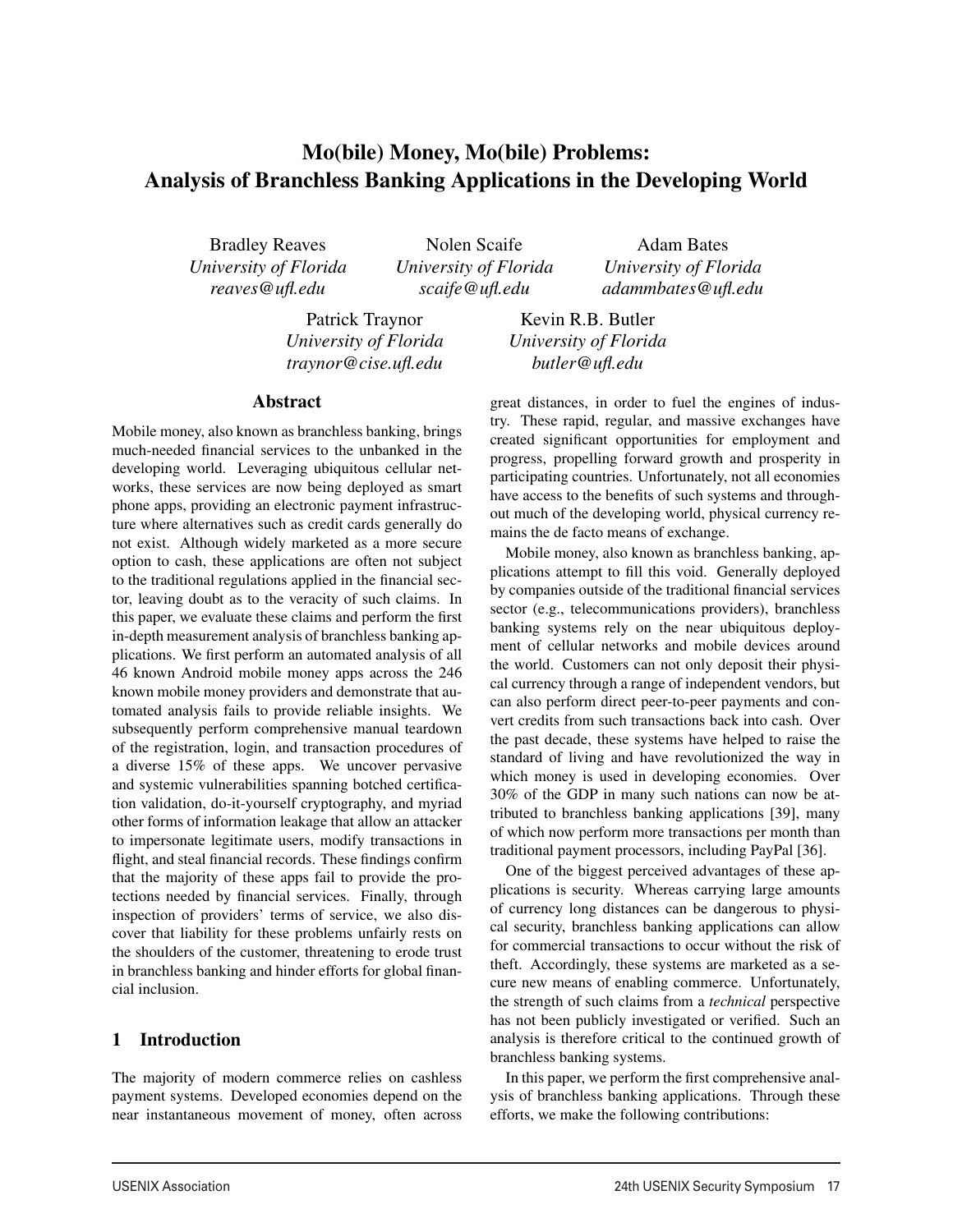- Analysis of Branchless Banking Applications: We perform the first comprehensive security analysis of branchless banking applications. First, we use a well-known automated analysis tool on all 46 known Android mobile money apps across all 246 known mobile money systems. We then methodically select seven Android-based branchless banking applications from Brazil, India, Indonesia, Thailand, and the Phillipines with a combined user base of millions. We then develop and execute a comprehensive, reproducible methodology for analyzing the entire application communication flow. In so doing, we create the first snapshot of the global state of security for such applications.
- Identifications of Systemic Vulnerabilities: Our analysis discovers pervasive weaknesses and shows that six of the seven applications broadly fail to preserve the integrity of their transactions. We then compare our results to those provided through automated analysis and show that current tools do not reliably indicate severe, systemic security faults. Accordingly, neither users nor providers can reason about the veracity of requests by the majority of these systems.
- Analysis of Liability: We combine our technical findings with the assignment of liability described within every application's terms of service, and determine that users of these applications have no recourse for fraudulent activity. Therefore, it is our belief that these applications create significant financial dangers for their users.

The remainder of this paper is organized as follows: Section 2 provides background information on branchless banking and describes how these applications compare to other mobile payment systems; Section 3 details our methodology and analysis architecture; Section 4 presents our findings and categorizes them in terms of the CWE classification system; Section 5 delivers discussion and recommendations for technical remediation; Section 6 offers an analysis of the Terms of Service and the assignment of liability; Section 7 discusses relevant related work; and Section 8 provides concluding remarks.

### 2 Mobile Money in the Developing World

The lack of access to basic financial services is a contributing factor to poverty throughout the world [17]. Millions live without access to basic banking services, such as value storage and electronic payments, simply because they live hours or days away from the nearest bank branch. Lacking this access makes it more difficult for the poor to save for future goals or prepare for future

2



(c) Oxigen Wallet

Figure 1: Mobile money apps are heavily marketed as being safe to use. These screenshots from providers' marketing materials show the extent of these claims.

setbacks, conduct commerce remotely, or protect money against loss or theft. Accordingly, providing banking through mobile phone networks offers the promise of dramatically improving the lives of the world's poor.

The M-Pesa system in Kenya [21] pioneered the *mobile money* service model, in which agents (typically local shopkeepers) act as intermediaries for deposits, withdrawals, and sometimes registration. Both agents and users interact with the mobile money system using SMS or a special application menu enabled by code on a SIM card, enabling users to send money, make bill payments, top up airtime, and check account balances. The key feature of M-Pesa and other systems is that their use does not require having a previously established relationship with a bank. In effect, mobile money systems are bootstrapping an alternative banking infrastructure in areas where traditional banking is impractical, uneconomic due to minimum balances, or simply non-existent. M-Pesa has not yet released a mobile app, but is arguably the most impactful mobile money system and highlights the promise of branchless banking for developing economies.

Mobile money has become ubiquitous and essential. M-Pesa boasts more than 18.2 million registrations in a country of 43.2 million [37]. In Kenya and eight other countries, there are more mobile money accounts than bank accounts. As of August 2014, there were a total of 246 mobile money services in 88 countries serving a total of over 203 million registered accounts, continuing a trend [49] up from 219 services in December 2013. Note that these numbers explicitly exclude services that are simply a mobile interface for existing banking systems. Financial security, and trust in branchless banking systems, depends on the assurances that these systems are secure against fraud and attack. Several of the apps that we study offer strong assurances of security in their promotional materials. Figure 1 provides examples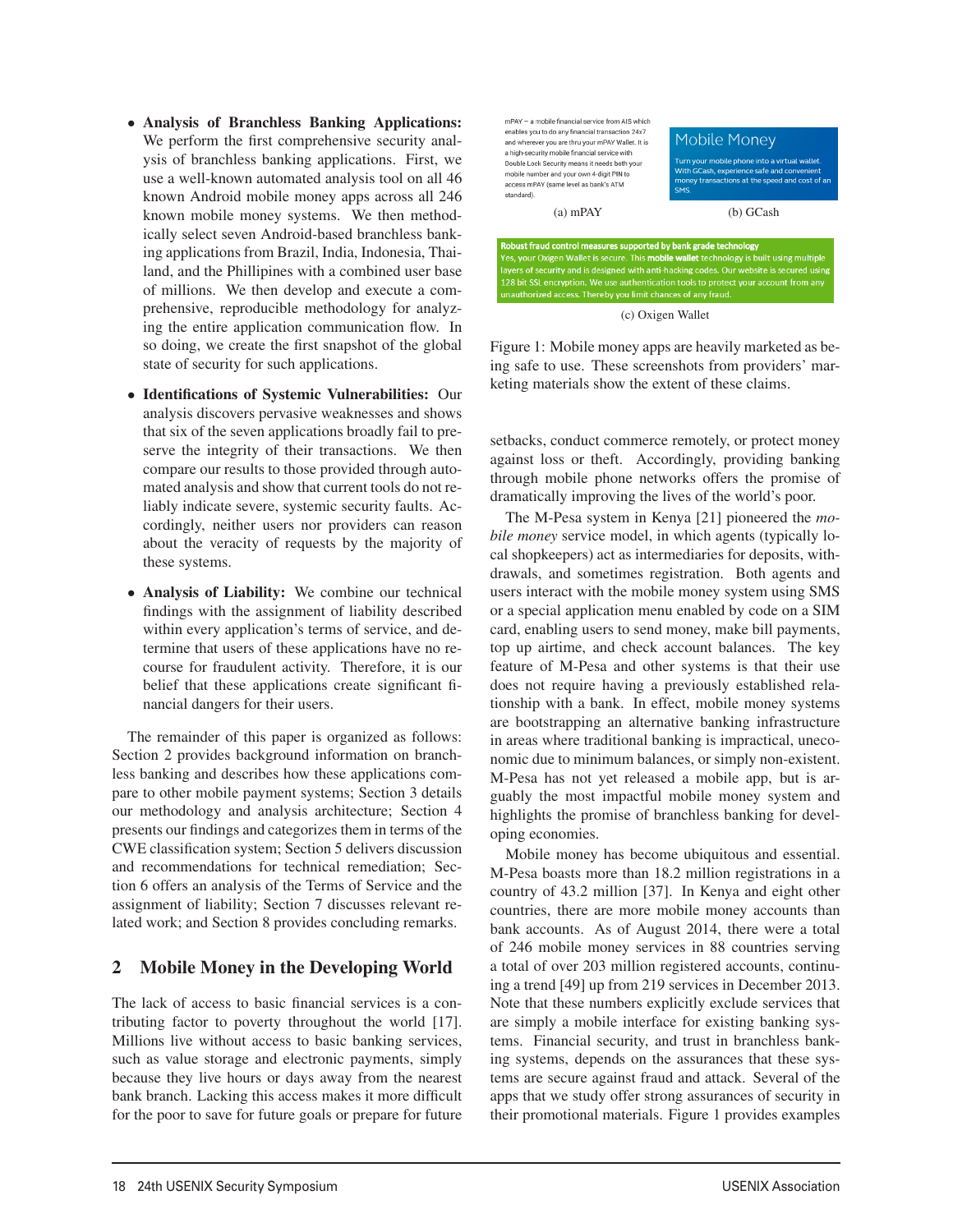

Figure 2: While Mobile Money (Branchless Banking) and Mobile Payments share significant overlapping functionality, the key differences are the communications methods the systems use and that mobile money systems do not rely on existing banking infrastructure.

of these promises. This promise of financial security is even reflected in the M-Pesa advertising slogan "Relax, you have got M-Pesa." [52]. However, the veracity of these claims is unknown.

#### 2.1 Comparison to Other Services

Mobile money is closely related to other technologies. Figure 2 presents a Venn diagram indicating how representative mobile apps fall into the categories of mobile payments, mobile wallets, and branchless banking systems. Most mobile finance systems share the ability to make payments to other individuals or merchants. In our study, the mobile apps for these finance systems are distinguished as follows:

- Mobile Payment describes systems that allow a mobile device to make a payment to an individual or merchant using *traditional banking infrastructure*. Example systems include PayPal, Google Wallet, Apple Pay, Softpay (formerly ISIS), CurrentC, and Square Cash. These systems acting as an intermediary for an existing credit card or bank account.
- Mobile Wallets store multiple payment credentials for either mobile money or mobile payment systems and/or facilitate promotional offers, discounts, or loyalty programs. Many mobile money systems (like Oxigen Wallet, analyzed in this paper) and mobile payment systems (like Google Wallet and Apple Pay) are also mobile wallets.
- Branchless Banking is designed around policies that facilitate easy inclusion. Enrollment often simply requires just a phone number or national ID number be entered into the mobile money system. These systems have no minimum balances and low transaction fees,

and feature reduced "Know Your Customer"<sup>1</sup> regulations [51]. Another key feature of branchless banking systems is that in many cases they do not rely on Internet (IP) connectivity exclusively, but also use SMS, Unstructured Supplementary Service Data (USSD), or cellular voice (via Interactive Voice Response, or IVR) to conduct transactions. While methods for protecting data confidentiality and integrity over IP are well established, the channel cryptography used for USSD and SMS has been known to be vulnerable for quite some time [56].

#### 3 App Selection and Analysis

In this section, we discuss how apps were chosen for analysis and how the analysis was conducted.

### 3.1 Mallodroid Analysis

Using data from the GSMA Mobile Money Tracker [6], we identified a total of 47 Android mobile money apps across 28 countries. We first ran an automated analysis on all 47 of these apps using Mallodroid [28], a static analysis tool for detecting SSL/TLS vulnerabilities, in order to establish a baseline. Table 3 in the appendix provides a comprehensive list of the known Android mobile money applications and their static analysis results. Mallodroid detects vulnerabilities in 24 apps, but its analysis only provides a basic indicator of problematic code; it does not, as we show, exclude dead code or detect major flaws in design. For example, it cannot guarantee that sensitive flows *actually use* SSL/TLS. It similarly cannot detect ecosystem vulnerabilities, including the use of deprecated, vulnerable, or incorrect SSL/TLS configurations on remote servers. Finally, the absence of SS-L/TLS does not necessarily condemn an application, as applications can still operate securely using other protocols. Accordingly, such automated analysis provides an incomplete picture at best, and at worst an incorrect one. This is a limitation of all automatic approaches, not just Mallodroid.

In the original Mallodroid paper, its authors performed a manual analysis on 100 of the 1,074 (9.3%) apps their tool detected to verify its findings; however, only 41% of those apps were vulnerable to SSL/TLS man-in-themiddle attacks. It is therefore imperative to further verify the findings of this tool to remove false positives and false negatives.

<sup>&</sup>lt;sup>1</sup>"Know Your Customer" (KYC), "Anti-Money Laundering" (AML), and "Combating Financing of Terrorism" policies are regulations used throughout the world to frustrate financial crime activity.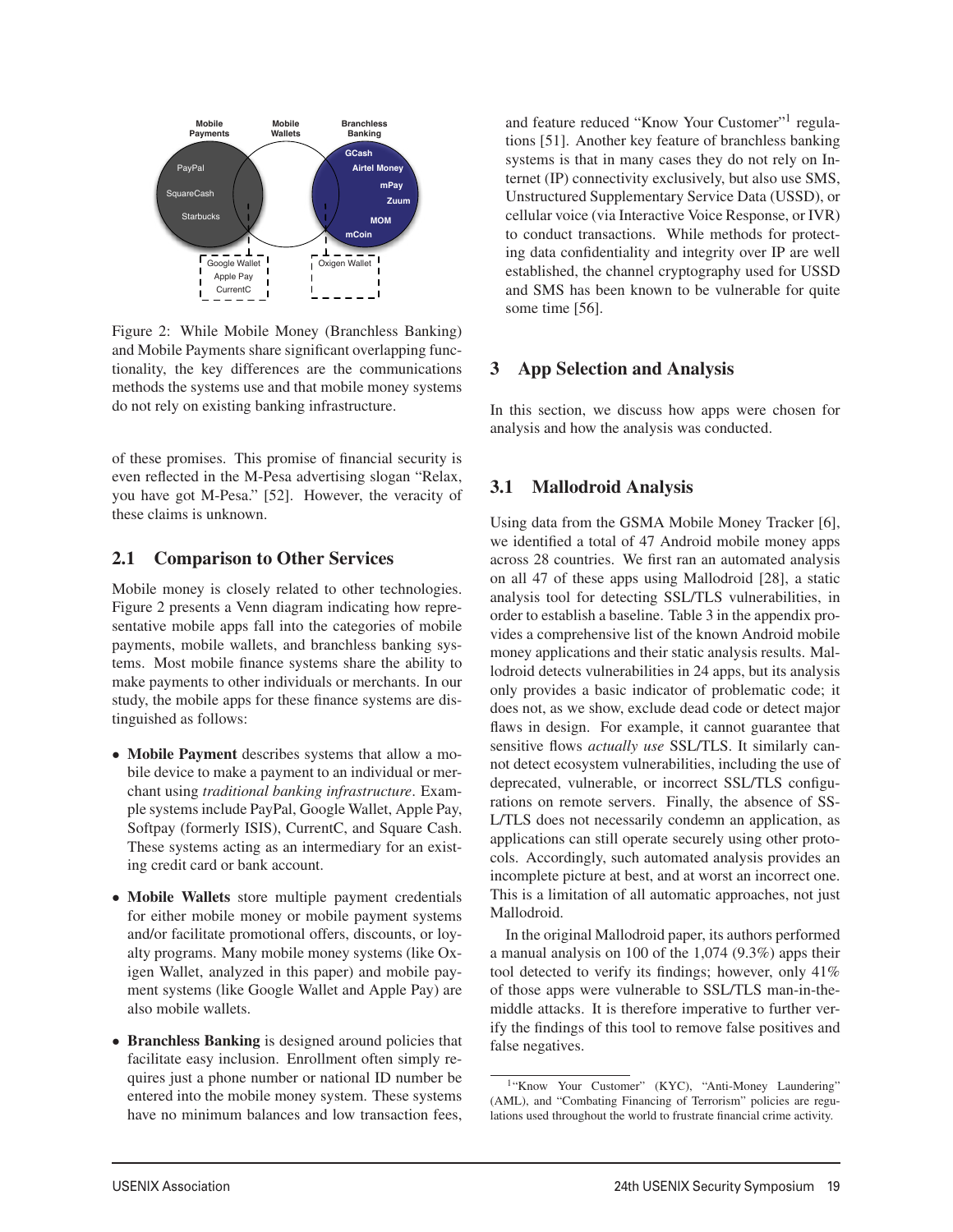

Figure 3: The mobile money applications we analyzed were developed for a diverse range of countries. In total, we performed an initial analysis on applications from 28 countries representing up to approximately 1.2 million users based on market download counts. From this, we selected 7 applications to fully analyze from 5 countries. Each black star represents these countries, and the white stars represent the remainder of the mobile money systems.

### 3.2 App Selection

Given the above observations, we selected seven mobile money apps for more extensive analysis. These seven apps represent 15% of the total applications and were selected to reflect diversity across markets, providers, features, download counts, and static analysis results. Collectively, these apps serve millions of users. Figure 3 shows the geographic diversity across all of the mobile money apps we observed and those we selected for manual analysis.

We focus on Android applications in this paper because Android has the largest market share worldwide [43], and far more mobile money applications are available for Android than iOS. However, while we cannot make claims about iOS apps that we did not analyze, we do note that all errors disclosed in Section 4 are possible in iOS and are not specific to Android.

## 3.3 Manual Analysis Process

Our analysis is the first of its kind to perform an in-depth analysis of the protocols used by these applications as well as inspect *both ends* of the SSL/TLS sessions they may use. Each layer of the communication builds on the last; any error in implementation potentially affects the security guarantees of all others. This holistic view of the entire app communication protocol at multiple layers offers a deep view of the fragility of these systems.

In order to accomplish this, our analysis consisted of two phases. The first phase provided an overview of the functionality provided by the app; this included analyzing the application's code and manifest and testing the quality of any SSL/TLS implementations on remote servers. Where possible, we obtained an in-country phone number and created an account for the mobile money system. The overview phase was followed by a reverse engineering phase involving manual analysis of the code. For those apps that we possessed accounts, we also executed the app and verified any findings we found in the code.

Our main interest is in verifying the integrity of these sensitive financial apps. While privacy issues like IMEI or location leakage are concerning [26], we focus on communications between the app and the IP or SMS backend systems, where an adversary can observe, modify, and/or generate transactions.

#### Phase 1: Inspection

4

In the inspection phase, we determined the basic functionality and structure of the app in order to guide later analysis. Figure 4 shows the overall toolchain for analyzing the apps along with each respective output.

The first step of the analysis was to obtain the application manifest using apktool [2]. We then used an simple script to generate a report identifying each app component (i.e., activities, services, content providers, and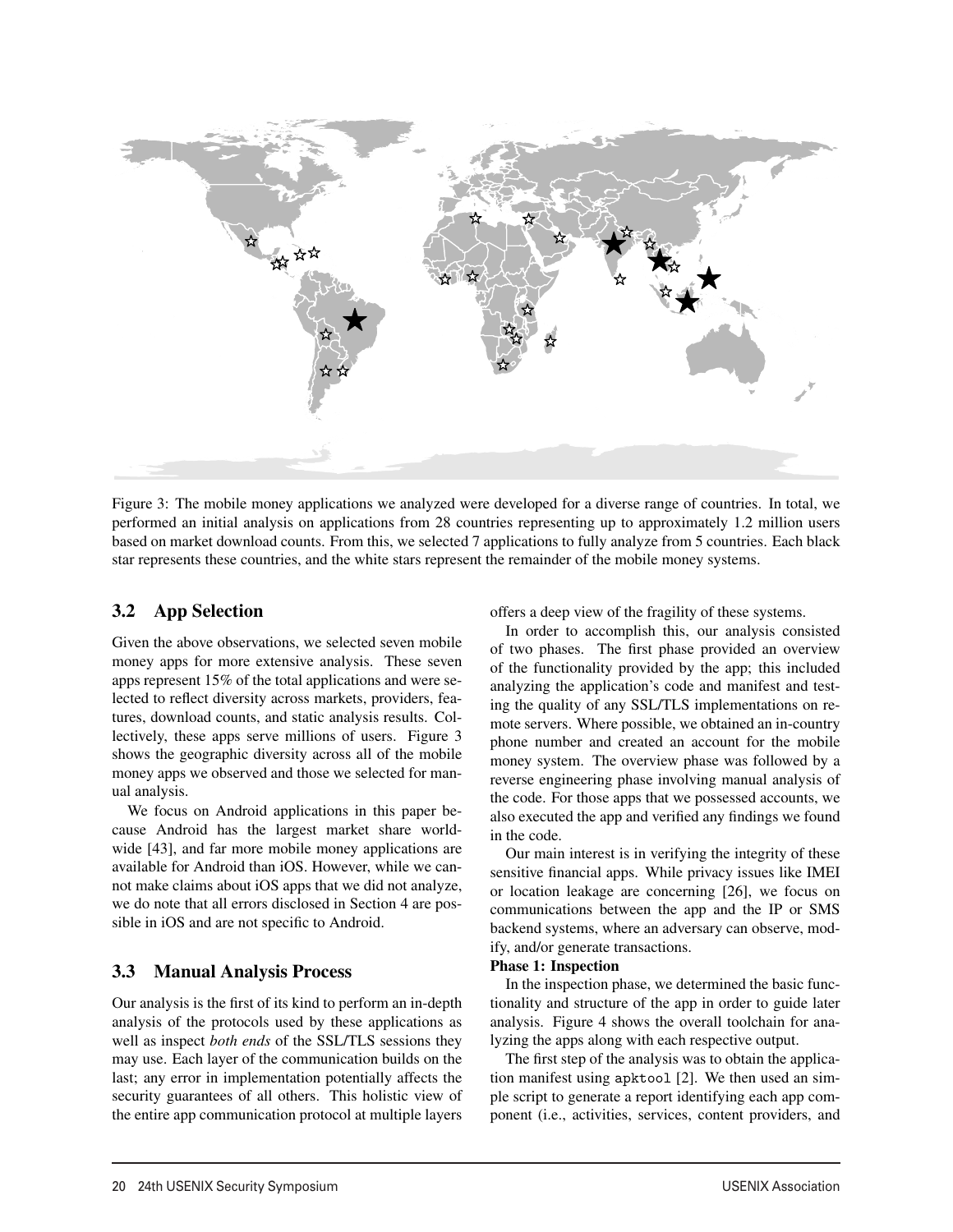

Figure 4: A visualization of the tools used for analyzing the mobile money apps.

broadcast receivers) as well as the permissions declared and defined by the app. This acted as a high-level proxy for understanding the capabilities of the app. With this report, we could note interesting or dangerous permissions (e.g., WRITE EXTERNAL STORAGE can leak sensitive information) and which activities are exported to other apps (which can be used to bypass authentication).

The second step of this phase was an automated review of the Dalvik bytecode. We used the Baksmali [10] tool to disassemble the application dex file. While disassembly provides the Dalvik bytecode, this alone does not assist in reasoning about the protocols, data flows, and behavior of an application. Further inspection is still required to understand the semantic context and interactions of classes and functions.

After obtaining the Dalvik bytecode, we used a script to identify classes that use interesting libraries; these included networking libraries, cryptography libraries (including java.security and javax.crypto and Bouncy Castle [11]), well-known advertising libraries (as identified by Chen et al. [18]), and libraries that can be used to evade security analysis (like Java ClassLoaders). References to these libraries are found directly in the Dalvik assembly with regular expressions. The third step of the overview was to manually take note of all packages included in the app (external libraries like social media libraries, user interface code, HTTP libraries, etc.).

While analyzing the application's code can provide deep insight into the application's behavior and client/server protocols, it does not provide any indication of the security of the connection as it is negotiated by the server. For example, SSL/TLS servers can offer vulnerable versions of the protocol, weak signature algorithms, and/or expired or invalid certificates. Therefore, the final step of the analysis was to check each application's SSL endpoints using the Qualys SSL Server Test [50].<sup>2</sup> This test provides a comprehensive, non-invasive view of the configuration and capabilities of a server's SSL/TLS implementation.

#### Phase 2: Reverse Engineering

In order to complete our holistic view of both the application protocols and the client/server SSL/TLS negotiation, we reverse engineered each app in the second phase. For this step, we used the commercial interactive JEB Decompiler [4] to provide Java syntax for most classes. While we primarily used the decompiled output for analysis, we also reviewed the Dalvik assembly to find vulnerabilities. Where we were able to obtain accounts for mobile money accounts, we also confirmed each vulnerability with our accounts when doing so would not negatively impact the service or other users.

Rather than start by identifying interesting methods and classes, we began analysis by following the application lifecycle as the Android framework does, starting with the Application.onCreate() method and moving on to the first Activity to execute. From there, we constructed the possible control paths a user can take from the beginning through account registration, login, and money transfer. This approach ensures that our findings are actually present in live code, and accordingly leads to conservative claims about vulnerabilities.<sup>3</sup> After tracing control paths through the Activity user interface code, we also analyze other components that appear to have sensitive functionality.

As stated previously, our main interest is in verifying the integrity of these financial applications. In the course of analysis, we look for security errors in the following actions:

- Registration and login
- User authentication after login
- Money transfers

These errors can be classified as:

- Improper authentication procedures
- Message confidentiality and integrity failures (including misuse of cryptography)
- Highly sensitive information leakage (including financial information or authentication credentials)
- Practices that discourage good security hygiene, such as permitting insecure passwords

We discuss our specific findings in Section 4.

#### 3.3.1 Vulnerability Disclosure

5

As of the publication deadline of this paper we have notified all services of the vulnerabilities. We also included basic details of accepted mitigating practices for each

<sup>2</sup>For security reasons, Qualys does not test application endpoints on

non-standard ports or without registered domain names.

<sup>&</sup>lt;sup>3</sup>In the course of analysis, we found several vulnerabilities in what is apparently dead code. While we disclosed those findings to developers for completeness, we omit them from this paper.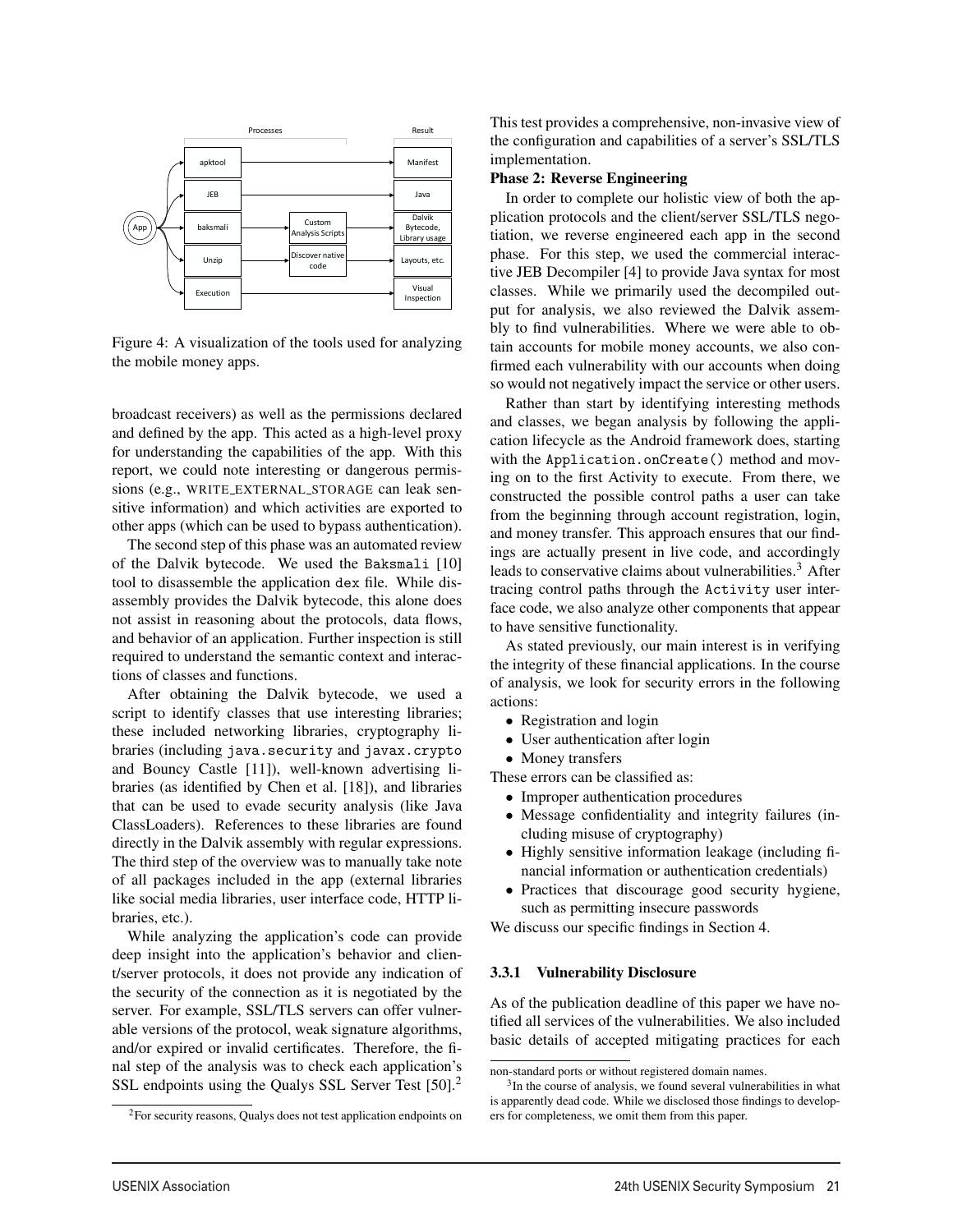| <b>ID</b>                                     | <b>Common Weakness Enumeration</b>                      | <b>Airtel Money</b> | mPAY | <b>Oxigen Wallet</b> | GCash | Zuum | <b>MOM</b> | mCoin |  |
|-----------------------------------------------|---------------------------------------------------------|---------------------|------|----------------------|-------|------|------------|-------|--|
| <b>SSL/TLS &amp; Certificate Verification</b> |                                                         |                     |      |                      |       |      |            |       |  |
| <b>CWE-295</b>                                | <b>Improper Certificate Validation</b>                  |                     | Х    |                      | Х     |      |            |       |  |
| Non-standard Cryptography                     |                                                         |                     |      |                      |       |      |            |       |  |
| <b>CWE-330</b>                                | Use of Insufficiently Random Values                     | ×                   |      | ↗                    | ×     |      |            |       |  |
| <b>CWE-322</b>                                | Key Exchange without Entity Authentication              |                     |      |                      |       |      | x          |       |  |
| <b>Access Control</b>                         |                                                         |                     |      |                      |       |      |            |       |  |
| <b>CWE-88</b>                                 | Argument Injection or Modification                      |                     | х    |                      |       |      |            |       |  |
| <b>CWE-302</b>                                | Authentication Bypass by Assumed-Immutable Data         |                     |      | A                    | Х     |      |            |       |  |
| <b>CWE-521</b>                                | <b>Weak Password Requirements</b>                       |                     |      |                      | X     |      |            |       |  |
| <b>CWE-522</b>                                | <b>Insufficiently Protected Credentials</b>             |                     |      |                      |       |      | х          |       |  |
| <b>CWE-603</b>                                | Use of Client-Side Authentication                       |                     |      |                      |       |      | х          |       |  |
| <b>CWE-640</b>                                | Weak Password Recovery Mechanism for Forgotten Password |                     |      | ^                    |       |      |            |       |  |
| <b>Information Leakage</b>                    |                                                         |                     |      |                      |       |      |            |       |  |
| <b>CWE-200</b>                                | <b>Information Exposure</b>                             |                     |      | ×                    |       |      | х          |       |  |
| <b>CWE-532</b>                                | <b>Information Exposure Through Log Files</b>           |                     | х    |                      | x     |      | х          |       |  |
| <b>CWE-312</b>                                | Cleartext Storage of Sensitive Information              |                     | х    |                      | Х     |      |            | х     |  |
| <b>CWE-319</b>                                | <b>Cleartext Transmission of Sensitive Information</b>  |                     |      | ^                    | Х     |      | х          |       |  |

Table 1: Weaknesses in Mobile Money Applications, indexed to corresponding Common Weakness Enumeration (CWE) records. The CWE database is a comprehensive taxonomy of software vulnerabilities developed by MITRE [55] and provide a common language for software errors.

finding. Most have not sent any response to our disclosures. We have chosen to publicly disclose these vulnerabilities in this paper out of an obligation to inform users of the risks they face in using these insecure services.

### 4 Results

This section details the results of analyzing the mobile money applications. Overall, we find 28 significant vulnerabilities across seven applications. Table 1 shows these vulnerabilities indexed by CWE and broad categories (apps are ordered by download count). All but one application (Zuum) presents at least one major vulnerability that harmed the confidentiality of user financial information or the integrity of transactions, and most applications have difficulty with the proper use of cryptography in some form.

## 4.1 Automated Analysis

Our results for SSL/TLS vulnerabilities should mirror the output of an SSL/TLS vulnerability scanner such as Mallodroid. Though two applications were unable to be analyzed by Mallodroid, it detects at least one critical vulnerability in over 50% of the applications it successfully completed.

Mallodroid produces a false positive when it detects an SSL/TLS vulnerability in Zuum, an application that, through manual analysis, we verified was correctly performing certificate validation. The Zuum application *does contain* disabled certificate validation routines, but these are correctly enclosed in logic that checks for development modes.

Conversely, in the case of MoneyOnMobile, Mallodroid produces a false negative. MoneyOnMobile contains no SSL/TLS vulnerability because it does not employ SSL/TLS. While this can be considered correct operation of Mallodroid, it also does not capture the severe information exposure vulnerability in the app.

Overall, we find that Mallodroid, an extremely popular analysis tool for Android apps, does not detect the *correct* use of SSL/TLS in an application. It produces an alert for the most secure app we analyzed and did not for the least. In both cases, manual analysis reveals stark differences between the Mallodroid results and the real security of an app. A comprehensive, correct analysis must include a review of the application's validation and actual use of SSL/TLS sessions as well as *where* these are used in the application (e.g., used for all sensitive communications). Additionally, it is critical to understand whether the remote server enforces secure protocol versions, ciphers, and hashing algorithms. Only a manual analysis provides this holistic view of the communication between application and server so that a complete security evaluation can be made.

# 4.2 SSL/TLS

6

As we discussed above, problems with SSL/TLS certificate validation represented the most common vulnerability we found among apps we analyzed. Certificate validation methods inspect a received certificate to ensure that it matches the host in the URL, that it has a trust chain that terminates in a trusted certificate authority, and that it has not been revoked or expired. However, developers are able to disable this validation by creating a new class that implements the X509TrustManager interface using arbitrary validation methods, replacing the validation implemented in the parent library. In the applications that override the default code, the routines were empty; that is, they *do nothing* and do not throw excep-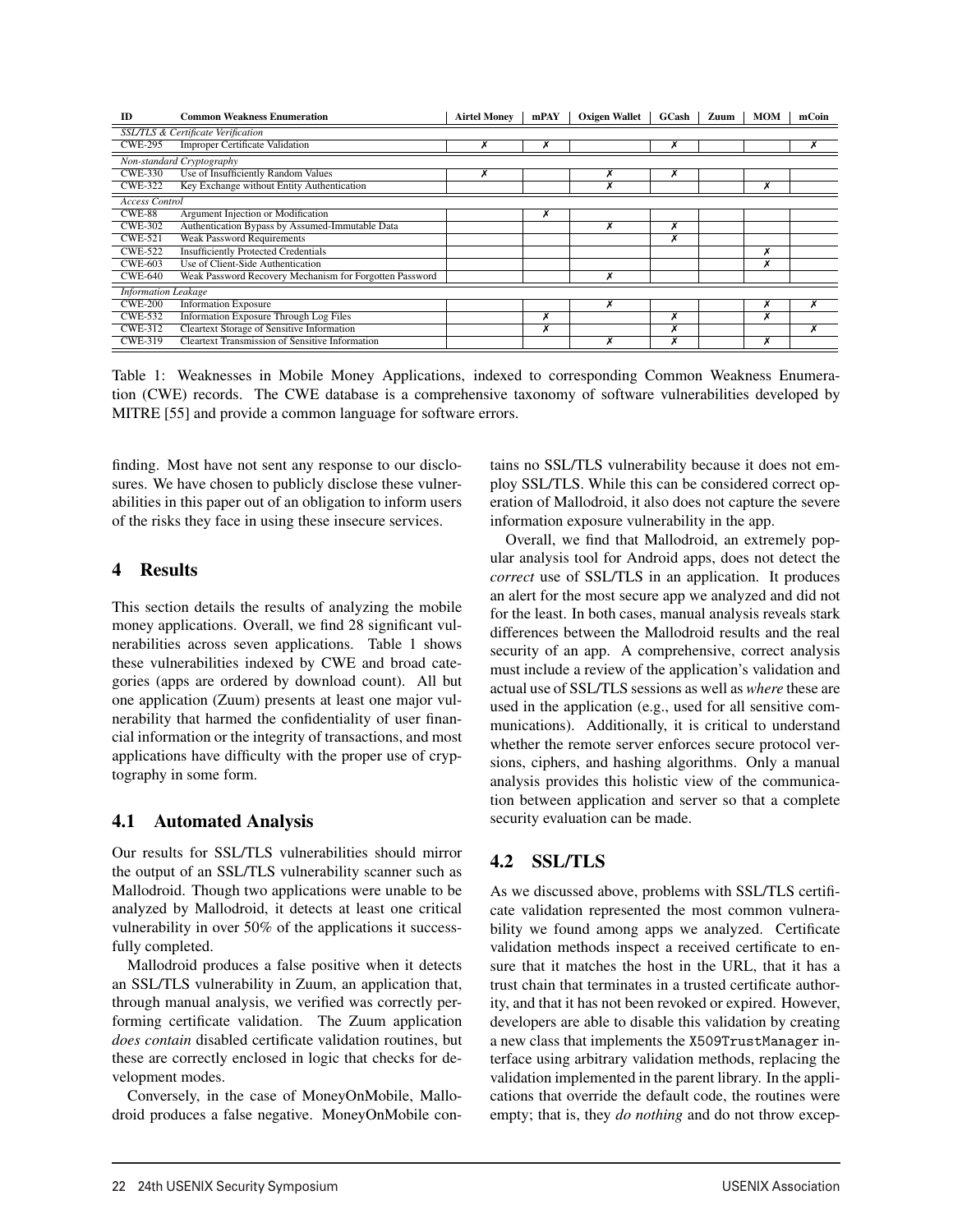| <b>Product</b> | <b>Oualys</b><br><b>Score</b> | <b>Most Noteworthy</b><br><b>Vulnerabilities</b> |
|----------------|-------------------------------|--------------------------------------------------|
| Airtel Money   | $A -$                         | Weak signature algorithm (SHA1withRSA)           |
| mPAY 1         | F                             | SSL2 support, Insecure Client-Initiated Renegot. |
| mPAY 2         | F                             | Vulnerable to POODLE attack                      |
| Oxigen Wallet  | F                             | SSL2 support, MD5 cipher suite                   |
| Zuum           | $A -$                         | Weak signature algorithm (SHA1withRSA)           |
| GCash          | C                             | Vulnerable to POODLE attack                      |
| mCoin          | N/A                           | Uses expired, localhost self-signed certificate  |
| MoneyOnMobile  | N/A                           | App does not use SSL/TLS                         |

Table 2: Qualys reports for domains associated with branchless banking apps. "Most Noteworthy Vulnerabilities" lists what Qualys considers to be the most dangerous elements of the server's configuration. mPAY contacts two domains over SSL, both of which are separately tabulated below. Qualys would not scan mCoin because it connects to a specific IP address, not a domain.

tions on invalid certificates. This insecure practice was previously identified by Georgiev et al. [31] and is specifically targeted by Mallodroid.

Analyzing only the app does not provide complete visibility to the overall security state of an SSL/TLS session. Server misconfiguration can introduce additional vulnerabilities, even when the client application uses correctly implemented SSL/TLS. To account for this, we also ran the Qualys SSL Server Test [50] on each of the HTTPS endpoints we discovered while analyzing the apps. This service tests a number of properties of each server to identify configuration and implementation errors and provide a "grade" for the configuration. These results are presented in Table 2. Three of the endpoints we tested received failing scores due to insecure implementations of SSL/TLS. To underscore the severity of these misconfigurations, we have included the "Most Noteworthy Vulnerabilities" identified by Qualys.

mCoin. Coupling the manual analysis with the Qualys results, we found that in one case, the disabled validation routines were required for the application to function correctly. The mCoin API server provides a certificate that is issued to "localhost" (an invalid hostname for an external service), is expired, and is self-signed (has no trust chain). *No correct certificate validation routine would accept this certificate*. Therefore, without this routine, the mCoin application would be unable to establish a connection to its server. Although Mallodroid detected the disabled validation routines, only our full analysis can detect the relationship between the app's behavior and the server's configuration.

The implications of poor validation practices are severe, especially in these critical financial applications. Adversaries can intercept this traffic and sniff cleartext personal or financial information. Furthermore, without additional message integrity checking inside these weak SSL/TLS sessions, a man-in-the-middle adversary is free to manipulate the inside messages.



Figure 5: The user registration flow of MoneyOnMobile. All communication is over HTTP.

### 4.3 Non-Standard Cryptography

Despite the pervasive insecure implementations of SSL/TLS, the client/server protocols that these apps implement are similarly critical to their overall security. We found that four applications used their own custom cryptographic systems or had poor implementations of wellknown systems in their protocols. Unfortunately, these practices are easily compromised and severely limit the integrity and privacy guarantees of the software, giving rise to the threat of forged transactions and loss of transaction privacy.

MoneyOnMobile. MoneyOnMobile does not use SS-L/TLS. All API calls from the app use HTTP. In fact, we found only one use of cryptography in the application's network calls. During the user registration process, the app first calls an encryption proxy web service, then sends the service's response to a registration web service. The call to the encryption server includes both the user data and a fixed static key. A visualization of this protocol is shown in Figure 5.

The encryption server is accessed over the Internet via HTTP, exposing both the user and key data. Because this data is exposed during the initial call, its subsequent encryption and delivery to the registration service provides no security. We found no other uses of this or any other encryption in the MoneyOnMobile app; all other API calls are provided unobfuscated user data as input.

Oxigen Wallet. Like MoneyOnMobile, Oxigen Wallet does not use SSL/TLS. Oxigen Wallet's registration messages are instead encrypted using the Blowfish algorithm, a strong block cipher. However, a long, random key is not generated for input into Blowfish. In-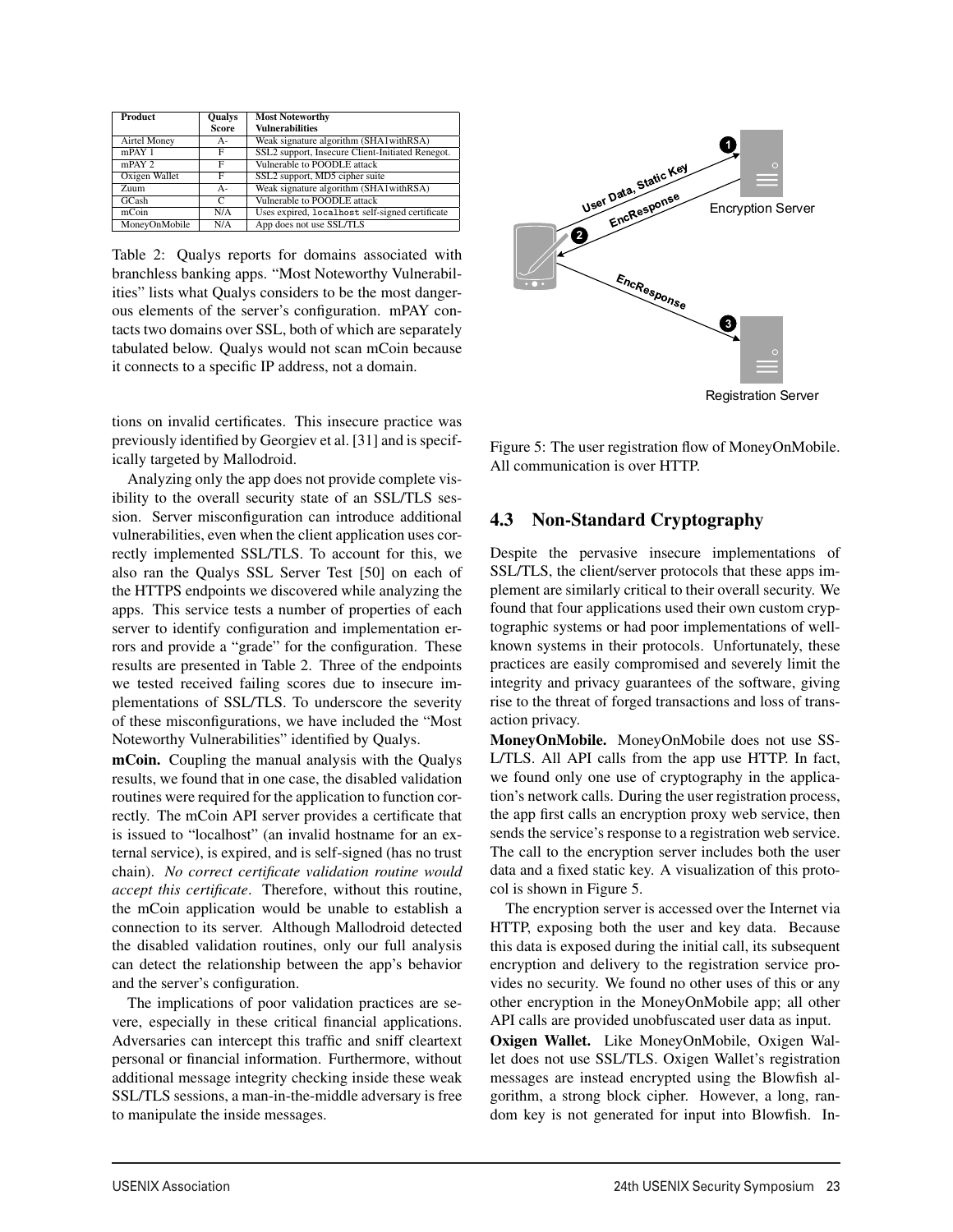stead, only 17 bits of the key are random. The remaining bits are filled by the mobile phone number, the date, and padding with 0s. The random bits are generated by the Random [34] random number generator. The standard Java documentation [44] *explicitly warns* in its documentation that Random is not sufficiently random for cryptographic key generation.<sup>4</sup> As a result, any attacker can read, modify, or spoof messages. These messages contain demographic information including first and last name, email address, date of birth, and mobile phone number, which constitutes a privacy concern for Oxigen Wallet's users.

After key generation, Oxigen Wallet transmits the key in plaintext along with the message to the server. In other words, every encrypted registration message *includes the key in plaintext*. Naturally, this voids every guarantee of the block cipher. In fact, any attacker who can listen to messages can decrypt and modify them with only a few lines of code.

The remainder of client-server interactions use an RSA public key to send messages to the server. To establish an RSA key for the server, Oxigen Wallet sends a simple HTTP request to receive an RSA key from the Oxigen Wallet server. This message is unauthenticated, which prevents the application from knowing that the received key is from Oxigen Wallet and not from an attacker. Thus, an attacker can pretend to be Oxigen Wallet and send an alternate key to the app. This would allow the attacker to read all messages sent by the client (including those containing passwords) and forward the messages to Oxigen Wallet (with or without modifications) if desired. This RSA man-in-the-middle attack is severe and puts all transactions by a user at risk. At the very least, this will allow an attacker to steal the password from messages. The password can later be used to conduct illicit transactions from the victim's account.

Finally, responses from the Oxigen Wallet servers are not encrypted. This means that any sensitive information that might be contained in a response (e.g., the name of a transaction recipient) can be read by any eavesdropper. This is both a privacy and integrity concern because an attacker could read and modify responses.

GCash. Unlike Oxigen Wallet, GCash uses a static key for encrypting communcations with the remote server. The GCash application package includes a file "enc.key," which contains a symmetric key. During the GCash login process, the user's PIN and session ID are encrypted using this key before being sent to the GCash servers. This key is posted publicly because it is included with every download of GCash. An attacker with this key can decrypt the user's PIN and session ID if the encrypted data is captured. This can subsequently give the attacker the ability to impersonate the user.

The session ID described above is generated during the login process and passed to the server to provide session authentication in subsequent messages. We did not find any other authenticator passed in the message body to the GCash servers after login. The session ID is created using a combination of the device ID, e.g., International Mobile Station Equipment Identity (IMEI), and the device's current date and time. Android will provide this device ID to any application with the READ PHONE STATE permission, and device IDs can be spoofed on rooted phones. Additionally, IMEI is frequently abused by mobile apps for persistent tracking of users [25], and is thus also stored in the databases of hundreds of products.

Although the session ID is not a cryptographic construct, the randomness properties required by a strong session ID match those needed by a strong cryptographic key. This lack of randomness results in predictable session IDs can then be used to perform any task as the session's associated user.

Airtel Money. Airtel Money performs a similar mistake while authenticating the user. When launching the application, the client first sends the device's phone number to check if there is an existing Airtel Money account. If so, the server sends back the user's account number in its response. Although this response is transmitted via HTTPS, the app does not validate certificates, creating a compound vulnerability where this information can be discovered by an attacker.

Sensitive operations are secured by the user's 4-digit PIN. The PIN is encrypted in transit using a weaklyconstructed key that concatenates the device's phone number and account number in the following format:

$$
Key_{enc} = j7zgy1yv || phone\#||account\# (1)
$$

The prefixed text in the key is immutable and included with the application. Due to the weak SSL/TLS implementation during the initial messages, an adversary can obtain the user's account number and decrypt the PIN. The lack of randomness in this key again produces a vulnerability that can lead to user impersonation.

## 4.4 Access Control

8

A number of the applications that we analyzed used access control mechanisms that were poorly implemented or relied on incorrect or unverifiable assumptions that the user's device and its cellular communications channels are uncompromised. Multiple applications relied on SMS communications, but this channel is subject to a number of points of interception [56]. For example, another application on the device with the RECEIVE SMS

<sup>4</sup>Although the Android offers a SecureRandom class for cryptographically-secure generation, it does not mention its necessity in the documentation.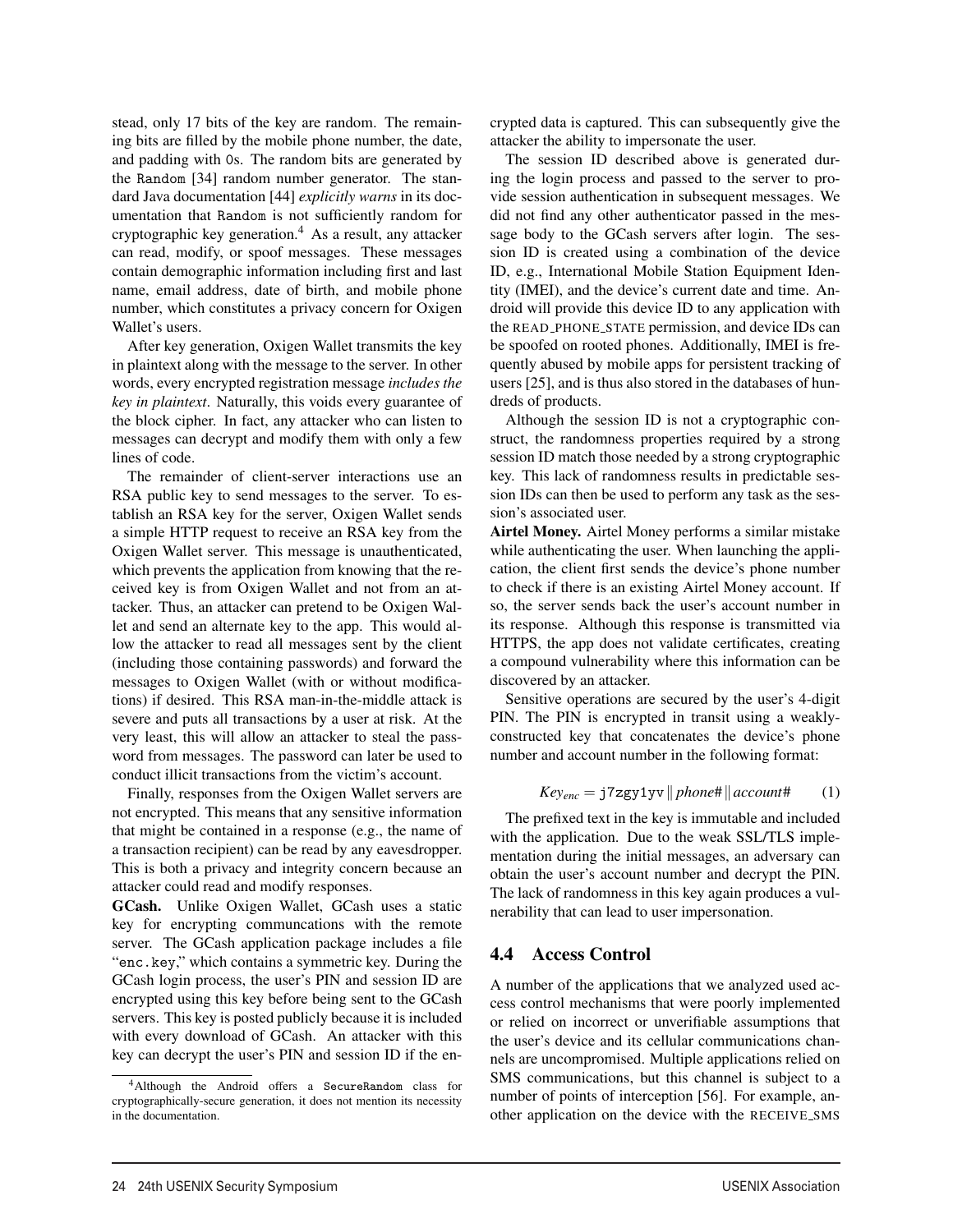permission could read the incoming SMS messages of the mobile money application. This functionality is outside the control of the mobile money application. Additionally, an attacker could have physical access to an unlocked phone, where messages can be inspected directly by a person. This channel does not, therefore, provide strong confidentiality or integrity guarantees.

MoneyOnMobile. The MoneyOnMobile app presents the most severe lack of access control we found among the apps we analyzed. The service uses two different PINs, the MPIN and TPIN, to authenticate the user for general functionality and transactions. However, we found that these PINs only prevent the user from moving between Android activities. In fact, the user's PINs are not required to execute any sensitive functionality via the backend APIs. All sensitive API calls (e.g., balance inquiry, mobile recharge, bill pay, etc.) except PIN changes can be executed with *only knowledge of the user's mobile phone number and two API calls.* MoneyOnMobile deploys no session identifiers, cookies, or other stateful tracking mechanisms during the app's execution; therefore, none of these are required to exploit the service.

The first required API call takes the mobile number as input and outputs various parameters of the account (e.g., Customer ID). These parameters identify the account as input in the subsequent API call. Due to the lack of any authentication on these sensitive functions, an adversary with no knowledge of the user's account can execute transactions on the user's behalf. Since the initial call provides information about a user account, this call allows an adversary to brute force phone numbers in order to find MoneyOnMobile users. This call also provides the remainder of the information needed to perform transactions on the account, severely compromising the security of the service.

mPAY. While the MoneyOnMobile servers do not require authentication before performing server tasks, we found the opposite is true with mPAY. The mPAY app accepts and performs unauthenticated commands from its server. The mPAY app uses a web/native app hybrid that allows the server to send commands to the app through the use of a URL parameter "method." These methods instruct the app to perform many actions, including starting the camera, opening the browser to an arbitrary URL, or starting an arbitrary app. If the control flow of the web application from the server side is secure, and the HTTP channel between client and server is free from injection or tampering, it is unlikely that these methods could be harmful. However, if an attacker can modify server code or redirect the URL, this functionality could be used to attack mobile users. Potential attacks include tricking users into downloading malware, providing information to a phishing website, or falling victim to a cross-site request forgery (CSRF) attack. As we discussed in the previous results, mPAY does not correctly validate the certificates used for its SSL/TLS sessions, and so these scenarios are unsettlingly plausible.

GCash. Although GCash implements authentication, it relies on easily-spoofable identity information to secure its accounts. During GCash's user registration process, the user selects a PIN for future authentication. The selected PIN is sent in plaintext over SMS along with the user's name and address. GCash then identifies the user with the phone number used to send the SMS message. This ties the user's account to their phone's SIM card. Unfortunately, SMS spoofing services are common, and these services provide the ability for an unskilled adversary to send messages appearing to be from an arbitrary number [27]. SIM cards can be damaged, lost, or stolen, and since the wallet balance is tied to this SIM, it may be difficult for a user to reclaim their funds.

Additionally, GCash requires the user to select a 4 digit PIN to register an account. As previously mentioned, this PIN is used to authenticate the user to the service. This allows only 10,000 possible combinations of PINs, which is quickly brute-forceable, though more intelligent guessing can be performed using data on the frequency of PIN selection [16]. We were not able to create an account with GCash to determine if the service locks accounts after a number of incorrect login attempts, which is a partial mitigation for this problem.

Oxigen Wallet. Like GCash, Oxigen Wallet also allows users to perform several sensitive actions via SMS. The most severe of these is requesting a new password. As a result, any attacker or application with access to a mobile phone's SMS subsystem can reset the password. That password can be used to login to the app or to send SMS messages to Oxigen Wallet for illicit transactions.

## 4.5 Information Leakage

Several of the analyzed applications exposed personallyidentifying user information and/or data critical to the transactional integrity through various methods, including logging and preference storage.

### 4.5.1 Logging

9

The Android logging facility provides developers the ability to write messages to understand the state of their application at various points of its execution. These messages are written to the device's internal storage so they can be viewed at a future time. If the log messages were visible only to developers, this would not present the opportunity for a vulnerability. However, prior to Android 4.1, any application can declare the READ LOGS permission and read the log files of any other application. That is, any arbitrary application (including malicious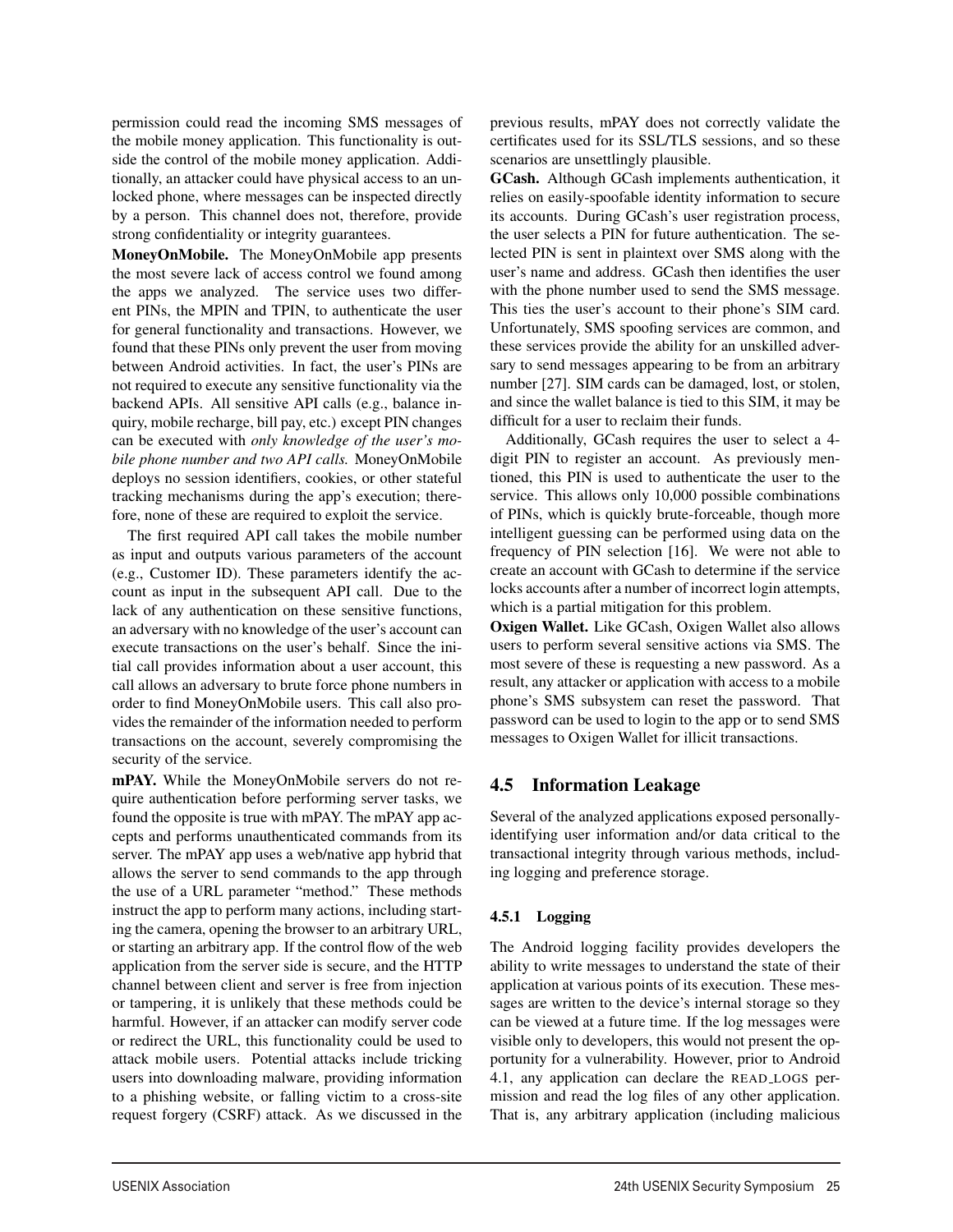ones) may read the logs. According to statistics from Google [32], 20.7% of devices run a version of Android that allows other apps to read logs.

mPAY. mPAY logs include user credentials, personal identifiers, and card numbers.

GCash. GCash writes the plaintext PIN using the verbose logging facility. The Android developer documentation states that verbose logging should not be compiled into production applications [33]. Although GCash has a specific devLog function that only writes this data when a debug flag is enabled, there are still statements without this check. Additionally, the session ID is also logged using the native Android logging facility without checking for a developer debug flag. An attacker with GCash log access can identify the user's PIN and the device ID, which could be used to impersonate the user.

MoneyOnMobile. These logs include server responses and account balances.

#### 4.5.2 Preference Storage

Android provides a separate mechanism for storing preferences. This system has the capability of writing the stored preferences to the device's local storage, where they can be recovered by inspecting the contents of the preferences file. Often, developers store preferences data in order to access it across application launches or from different sections of the code without needing to explicitly pass it. While the shared preferences are normally protected from the user and other apps, if the device is rooted (either by the user or a malicious application) the shared preferences file can be read.

GCash. GCash stores the user's PIN in this system. The application clears these preferences in several locations in the code (e.g., logout, expired sessions), however if the application terminates unexpectedly, these routines may not be called, leaving this sensitive information on the device.

mPAY. Similarly, mPAY stores the mobile phone number and customer ID in its preferences.

mCoin. Additionally, mCoin stores the user's name, birthday, and certain financial information such as the user's balance. We also found that mCoin exposes this data in transmission. Debugging code in the mCoin application is also configured to forward the user's mCoin shared preferences to the server with a debug report. As noted above, this may contain the user's personal information. This communication is performed over HTTP and sent in plaintext, providing no confidentiality for the user's data in transmission.

#### 4.5.3 Other Leakage

Oxigen Wallet. We discussed in Section 4.3 that requests from the Oxigen Wallet client are encrypted (insecurely) with either RSA or Blowfish. Oxigen Wallet also discloses mobile numbers of account holders. On sign up, Oxigen Wallet sends a GetProfile request to a server to determine if the mobile number requesting a new account is already associated with an email address. The client sends an email address, and the server sends a full mobile number back to the client. The application does appear to understand the security need for this data as only the last few digits of the mobile number are shown on the screen (the remaining digits are replaced by Xs). However, it appears that the full mobile number is provided in the network message. This means that if an attacker could somehow read the full message, he could learn the mobile number associated with the email address.

Unfortunately, the GetProfile request can be sent using the Blowfish encryption method previously described, meaning that an attacker could write his own code to poll the Oxigen Wallet servers to get mobile numbers associated with known email addresses. This enumeration could be used against a few targets or it may be done in bulk as a precursor to SMS spam, SMS phishing, or voice phishing. This bulk enumeration may also tax the Oxigen Wallet servers and degrade service for legitimate users. This attack would not be difficult for an attacker with even rudimentary programming ability.

# 4.6 Zuum

10

Zuum is a Brazilian mobile money application built by Mobile Financial Services, a partnership between Telefonica and MasterCard. While many of the other apps we analyzed were developed solely by cellular network providers or third-party development companies, Master-Card is an established company with experience building these types of applications.

This app is particularly notable because we did not find in Zuum the major vulnerabilities present in the other apps. In particular, the application uses SSL/TLS sessions with certificate validation enabled and includes a public key and performs standard cryptographic operations to protect transactions inside the session. Mallodroid detects Zuum's disabled certificate validation routines, but our manual analysis determines that these routines would not run. We discuss MasterCard's involvment in the Payment Card Industry standards, the app's terms of service, and the ramifications of compromise in Section 5.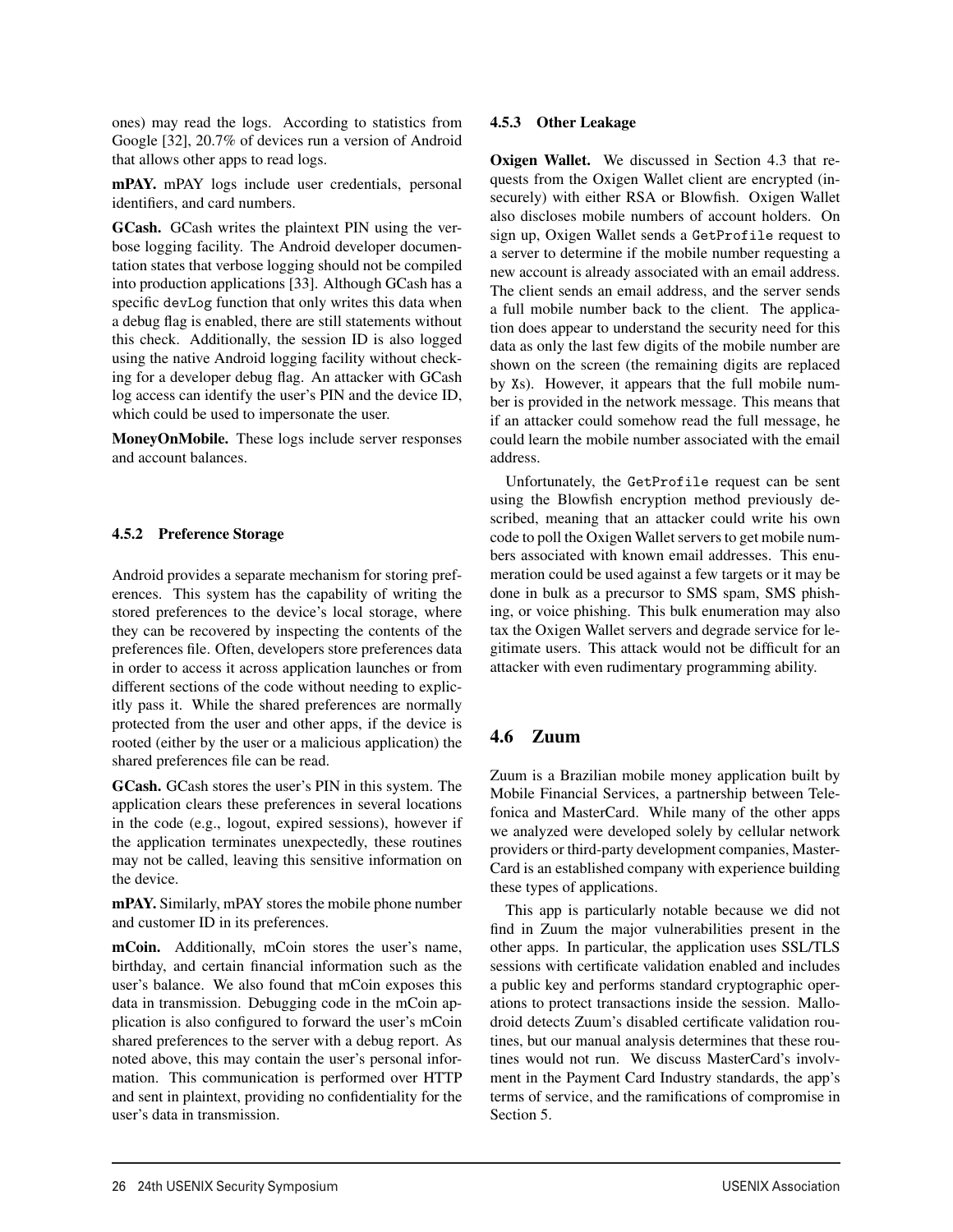### 4.7 Verification

We obtained accounts for MoneyOnMobile, Oxigen Wallet, and Airtel Money in India. For each app, we configured an Android emulator instance to forward its traffic through a man-in-the-middle proxy. In order to remain as passive as possible, we did not attempt to verify any transaction functionality (e.g., adding money to the account, sending or receiving money, paying bills, etc.). We were able to successfully verify every vulnerability that we identified for these apps.

### 5 Discussion

In this discussion section, we make observations about authentication practices and our SSL/TLS findings, regulations governing these apps, and whether smartphone applications are in fact safer than the legacy apps they replace.

*Why do these apps use weak authentication?* Numeric PINs were the authentication method of choice for the majority of the apps studied — only three apps allow use of a traditional password. This reliance on PINs is likely a holdover from earlier mobile money systems developed for feature phones. While such PINs are known to be weak against brute force attacks, they are chosen for SMS or USSD systems for two usability reasons. First, they are easily input on limited phone interfaces. Second, short numeric PINs remain usable for users who may have limited literacy (especially in Latin alphabets). Such users are far more common in developing countries, and prior research on secure passwords has assumed user literacy [54]. Creating a distinct strong password for the app may be confusing and limit user acceptability of new apps, despite the clear security benefits.

Beyond static PINs, Airtel Money and Oxigen Wallet (both based in India) use SMS-provided one-time passwords to authenticate users. While effective at preventing remote brute-force attacks, this step provides no defense against the other attacks we describe in the previous section.

*Why do these apps fail to validate certificates?* While this work and prior works have shown that many Android apps fail to properly validate SSL/TLS certificates [28], the high number of branchless banking apps that fail to validate certificates is still surprising, especially given the mission of these apps. Georgiev et al. found that many applications improperly validate certificates, yet identify the root cause as poorly designed APIs that make it easy to make a validation mistake [31]. One possible explanation is that certificate validation was disabled for a test environment which had no valid certificate. When the app was deployed, developers did not test for improper validation and did not remove the test code that disabled host name validation. Fahl et al. found this explanation to be common in developer interviews [29], and they also further explore other reasons for SSL/TLS vulnerabilities, including developer misunderstandings about the purpose of certificate validation.

In the absence of improved certificate management practices at the application layer, one possible defense is to enforce sane SSL/TLS configurations at the operating system layer. This capability is demonstrated by Fahl et al. for Android [29], while Bates et al. present a mechanism for Linux that simultaneously facilitates the use of SSL trust enhancements [15]. In the event that the system trusts compromised root certificates, a solution like DVCert [23] could be used to protect against man in the middle attacks.

*Are legacy systems more secure?* In Section 7, we noted that prior work had found that legacy systems are fundamentally insecure as they rely principally on insecure GSM bearer channels. Those systems rely on bearer channel security because of the practical difficulties of developing and deploying secure applications to a plethora of feature phone platforms with widely varying designs and computational capabilities. In contrast, we look at apps developed for relatively homogenous, well-resourced smartphones. One would expect that the advanced capabilities available on the Android platform would increase the security of branchless banking apps. However, given the vulnerabilities we disclose, the branchless banking apps we studied for Android put users at a *greater* risk than legacy systems. Attacking cellular network protocols, while shown to be practical [56], still has a significant barrier to entry in terms of equipment and expertise. In contrast, the attacks we disclose in this paper require only a laptop, common attack tools, and some basic security experience to discover and exploit. Effectively, these attacks are easier to exploit than the previously disclosed attacks against SMS and USSD interfaces.

*Does regulation help?* In the United States, the PCI Security Standards Council releases a Data Security Standard (PCI DSS) [48], which govern the security requirements for entities that handle cardholder data (e.g., card numbers and expiration dates). The council is a consortium of card issuers including Visa, MasterCard, and others that cooperatively develop this standard. Merchants that accept credit card payments from these issuers are generally required to adhere to the PCI DSS and are subject to auditing.

The DSS document includes requirements, testing procedures, and guidance for securing devices and net-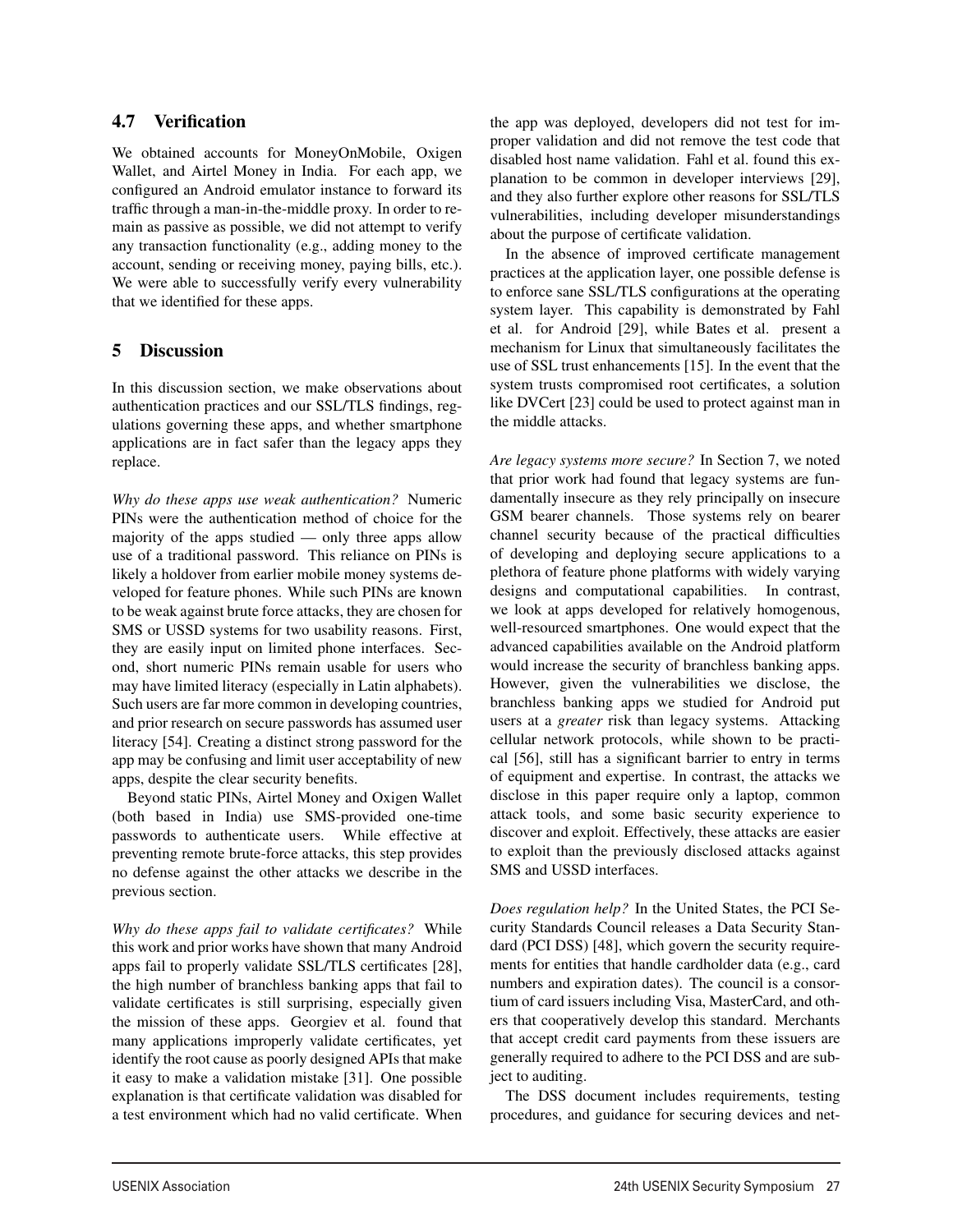works that handle cardholder data. These are not, however, specific enough to include detailed implementation instructions. The effectiveness of these standards is not our main focus; we note that the PCI DSS can be used as a checklist-style document for ensuring well-rounded security implementations.

In 2008, the Reserve Bank of India (RBI) issued guidelines for mobile payment systems [13]. (By their definition, the apps we study would be included in these guidelines). In 12 short pages, they touch on aspects as broad as currencies allowed, KYC/AML policies, interbank settlement policies, corporate governance approval, legal jurisdiction, consumer protection, and technology and security standards for a myriad of delivery channels. The security standards give implementers wide leeway to use their best judgement about specific security practices. MoneyOnMobile, which had the most severe security issues among all of the apps we manually analyzed, prominently displays its RBI authorization on its web site.

Some prescriptions stand out from the rest: an objective to have "digital certificate based inquiry/transaction capabilities," a recommendation to have a mobile PIN that is encrypted on the wire and never stored in cleartext, and use of the mobile phone number as the chief identifier. These recommendations may be responsible for certain design decisions of Airtel Money and Oxigen Wallet (both based in India). For example, the digital certificate recommendation may have driven Oxigen Wallet developers to develop their (very flawed) public key encryption architecture. These recommendations also explain why Airtel Money elected to further encrypt the PIN (and only the PIN) in messages that are encapsulated by TLS. Further, the lack of guidance on what "strong encryption" entails may be partially responsible for the security failures of Airtel Money and Oxigen Wallet. Finally, we note that we believe that Airtel Money, while still vulnerable, was within the letter of the recommendations.

To our knowledge, other mobile money systems studied in this paper are not subject to such industry or government regulation. While a high-quality, auditable industry standard may lead to improved branchless banking security, it is not clear that guidelines like RBI's currently make much of a difference.

## 6 Terms of Service & Consumer Liability

After uncovering technical vulnerabilities for branchless banking, we investigated their potential implications for fraud liability. In the United States, the consumer is not held liable for fraudulent transactions beyond a small amount. This model recognizes that users are vulnerable to fraud that they are powerless to prevent, combat, or detect prior to incurring losses.

To determine the model used for the branchless banking apps we studied, we surveyed the Terms of Service (ToS) for each of the seven analyzed apps analyzed. The Airtel Money [1], GCash [3], mCoin [5], Oxigen Wallet [9], MoneyOnMobile [7], and Zuum [12] terms all hold the customer solely responsible for most forms of fraudulent activity. Each of these services hold the customer responsible for the safety and security of their password. GCash, mCoin, and Oxigen Wallet also hold the customer responsible for protecting their SIM (i.e., mobile phone). GCash provides a complaint system, provided that the customer notifies GCash in writing within 15 days of the disputed transaction. However, they also make it clear that erroneous transactions are not grounds for dispute. mPAY's terms [8] are less clear on the subject of liability; they provide a dispute resolution system, but do not detail the circumstances for which the customer is responsible. Across the body of these terms of service, it is overwhelmingly clear that the customer is responsible for all transactions conducted with their PIN/password on their mobile device.

The presumption of customer fault for transactions is at odds with the findings of this work. The basis for these arguments appear to be that, if a customer protects their PIN and protects their physical device, there is no way for a third party to initiate a fraudulent transaction. We have demonstrated that this is not the case. Passwords can be easily recovered by an attacker. Six of the seven apps we manually analyzed transmits authentication data over insecure connections, allowing them to be recovered in transit. Additionally, with only brief access to a customer's phone, an attacker could read GCash PINs out of the phone logs or trigger the Oxigen Wallet password recovery mechanism. Even when the mobile device and SIM card are fully under customer control, unauthorized transactions can still occur, due to the pervasive vulnerabilities found in these six apps. By launching a man-in-the-middle attack, an adversary would be able to tamper with transactions while in transit, misleading the provider into believing that a fraudulent transaction originated from a legitimate user. *These attacks are all highly plausible.* Exploits of the identified vulnerabilities are not probabilistic, but would be 100% effective. With only minimal technical capability, an adversary could launch these attacks given the ability to control a local wireless access point. This litany of vulnerabilities comes only from an analysis of client-side code. Table 2 hints that there may be further server side configuration issues, to say nothing of the security of custom server software, system software, or the operating systems used.

Similar to past findings for the "Chip & Pin" credit card system [40], it is possible that these apps are already being exploited in the wild, leaving consumers with no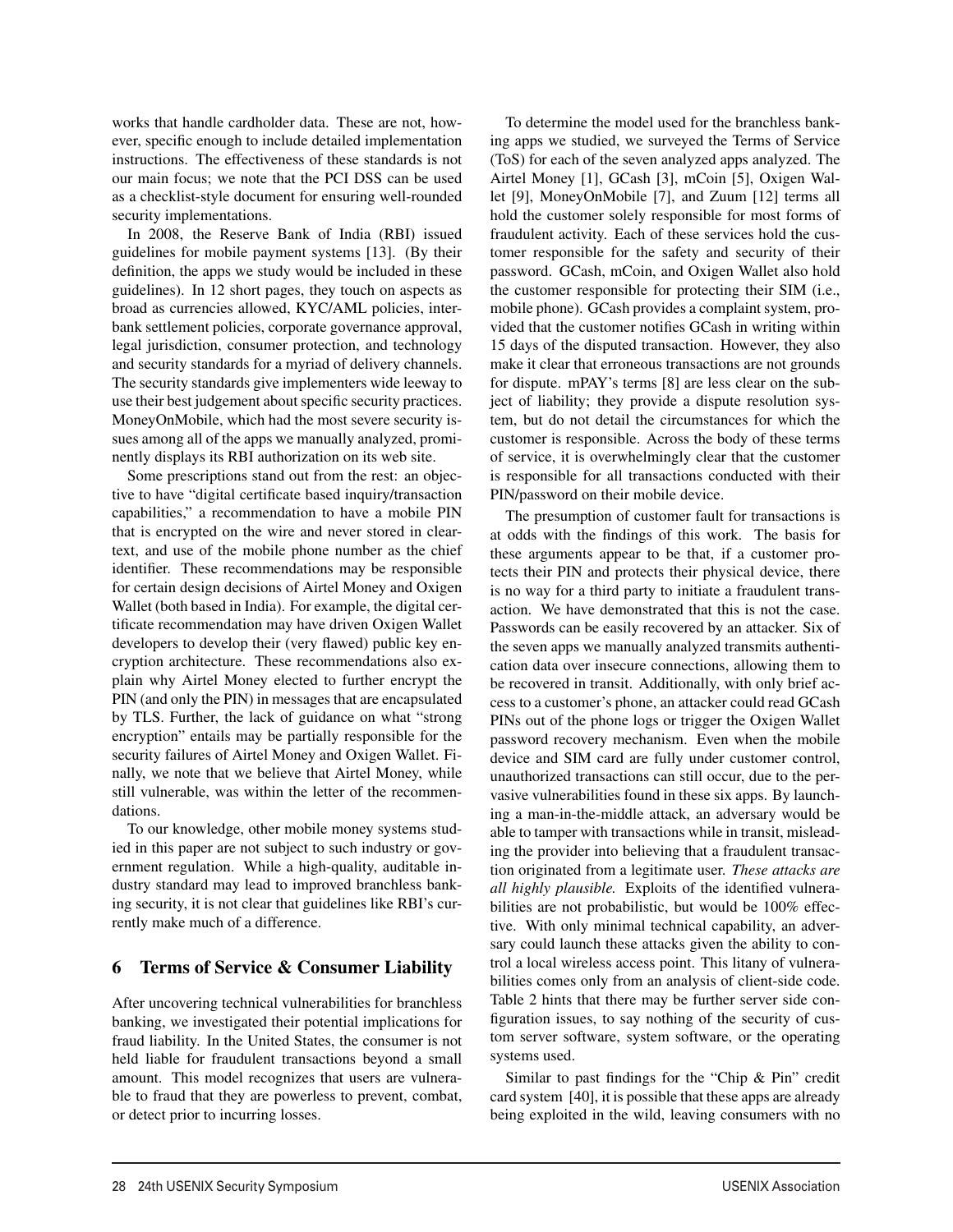recourse to dispute fraudulent transactions. Based on the discovery of rampant vulnerabilities in these applications, we feel that the liability model for branchless banking applications must be revisited. Providers must not marry such vulnerable systems with a liability model that refuses to take responsibility for the technical flaws, and these realities could prevent sustained growth of branchless banking systems due to the high likelihood of fraud.

### 7 Related Work

Banking has been a motivation for computer security since the origins of the field. The original Data Encryption Standard was designed to meet the needs of banking and commerce, and Anderson's classic paper "Why Cryptosystems Fail" looked specifically at banking security [14]. Accordingly, mobile money systems have been scrutinized by computer security practitioners. Current research on mobile money systems to-date has focused on the challenges of authentication, channel security, and transaction verification in legacy systems designed for feature phones. Some prior work has provided threat modeling and discussion of broader system-wide security issues. To our knowledge, we are the first to examine the security of smartphone applications used by mobile money systems.

Mobile money systems rely on the network to provide identity services; in essence, identity is the telephone number (MS-ISDN) of the subscriber. To address physical access granting attackers access to accounts, researchers have investigated the use of a small one-time pads as authenticators in place of PINs. Panjwani et al. [47] present a new scheme that avoids vulnerabilities with using one-time passwords with PINs and SMS. Sharma et al. propose using scratch-off one-time authenticators for access with supplemental recorded voice confirmations [53]. These schemes add complexity to the system while only masking the PIN from an adversary who can see a message. These schemes do not provide any guarantees against an adversary who can modify messages or who recovers a message and a pad.

SMS-based systems, in particular, are vulnerable to eavesdropping or message tampering [42], and so have seen several projects to bring additional cryptographic mechanisms to mobile money systems [20, 41, 22]. Systems that use USSD, rather than SMS, as their bearer channel can also use code executing on the SIM card to cryptographically protect messages. However, it is unknown how these protocols are implemented or what guarantees they provide [45].

Finally, several authors have written papers investigating the holistic security of mobile money systems designed exclusively for "dumbphones." Paik et al. [45] note concerns about reliance on GSM traffic channel cryptographic guarantees, including the ability to intercept, replay, and spoof the source of SMS messages. Panjwani fulfills the goals laid out by Paik et al. by providing a brief threat model and a design to protect against the threats they identify [46]. While those papers focus on technical analysis, de Almeida [38] and Harris et al. [35] note the policy implications of the insecurity of mobile money.

While focused strictly on mobile money platforms, this paper also contributes to the literature of Android application security measurement. The pioneering work in this space was TaintDroid [25, 25], a dynamic analysis system that detected private information leakages. Shortly after, Felt et al. found that one-third of apps studied held privileges they did not need [30], while Chin et al. found that 60% of apps manually examined were vulnerable to attacks involving Android Intents [19]. More recently, Fahl et al. [28] and Egele et al. [24] use automated static analysis investigated cryptographic API use in Android, finding respectively that 8% of apps studied were vulnerable to man-in-the-middle attacks and that 88% of apps make some mistake with regards to cryptographic libraries [24]. Our work confirms these results apply to mobile money applications. This project is most similar to the work of Enck et al. [26], who automatically and manually analyzed 1,100 applications for a broad range of security concerns.

However, prior work does not investigate the security guarantees and the severe consequences of smart phone application compromise in branchless banking systems. Our work specifically investigates this open area of research and provides the world's first detailed security analysis of mobile money apps. In doing so, we demonstrate the risk to users who rely on these systems for financial security.

## 8 Conclusions

13

Branchless banking applications have and continue to hold the promise to improve the standard of living for many in the developing world. By enabling access to a cashless payment infrastructure, these systems allow residents of such countries to reap the benefits afforded to modern economies and decrease the physical security risks associated with cash transactions. However, the security of the applications providing these services has not previously been vetted in a comprehensive or public fashion. In this paper, we perform precisely such an analysis on seven branchless banking applications, balancing both popularity with geographic representation. Our analysis targets the registration, login, and transaction portions of the representative applications, and codifies discovered vulnerabilities using the CWE classification system. We find significant vulnerabilities in six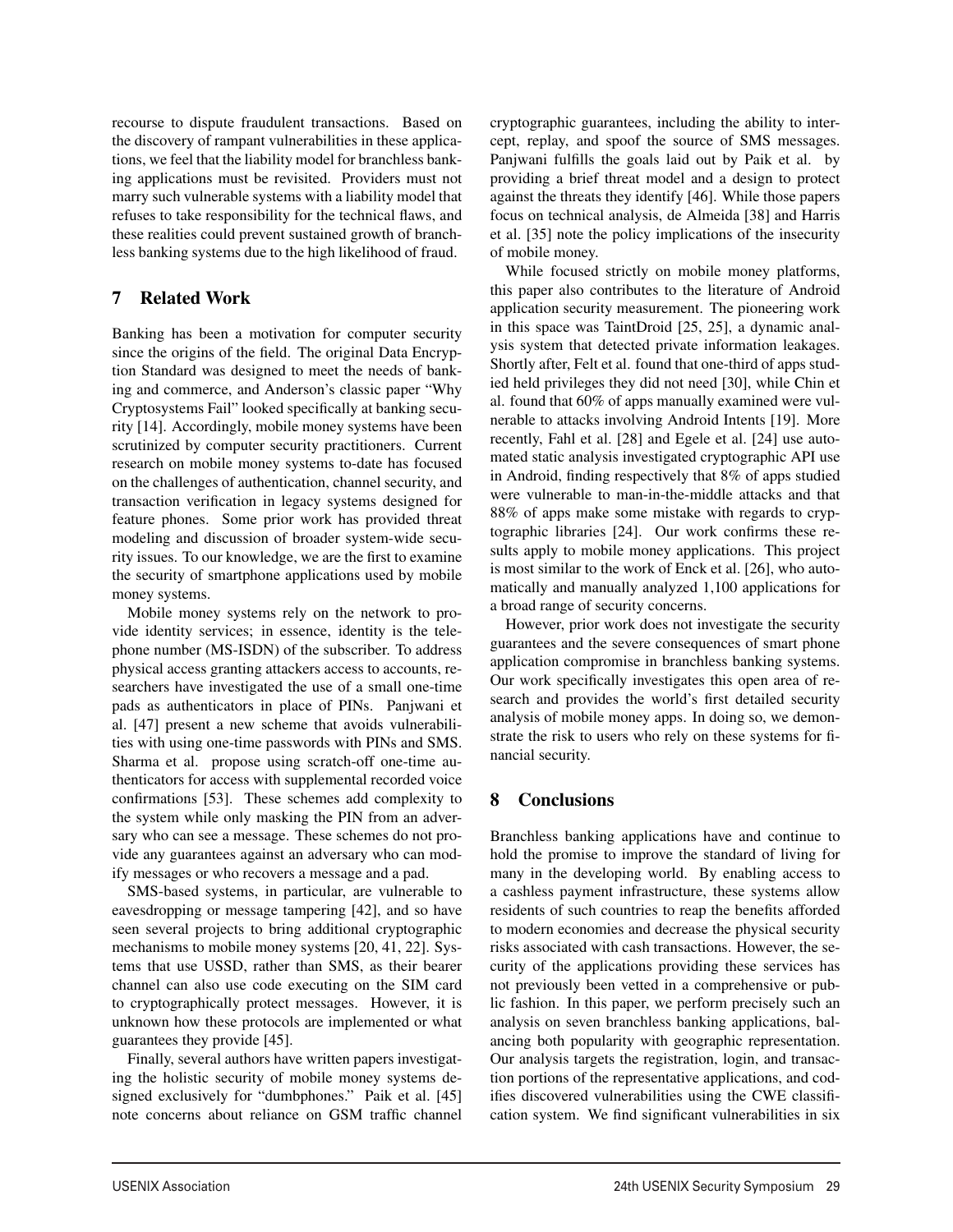of the seven applications, which prevent both users and providers from reasoning about the integrity of transactions. We then pair these technical findings with the discovery of fraud liability models that explicitly hold the end user culpable for all fraud. Given the systemic problems we identify, we argue that dramatic improvements to the security of branchless banking applications are imperative to protect the mission of these systems.

#### Acknowledgments

The authors are grateful to Saili Sahasrabudde for her assistance with this work. We would also like to thank the members of the SENSEI Center at the University of Florida for their help in preparing this work, as well as our anonymous reviewers for their helpful comments.

This work was supported in part by the US National Science Foundation under grant numbers CNS-1526718, CNS-1540217, and CNS-1464087. Any opinions, findings, and conclusions or recommendations expressed in this material are those of the authors and do not necessarily reflect the views of the National Science Foundation.

#### References

- [1] Airtel Money: Terms and Conditions of Usage. http://www. airtel.in/personal/money/terms-of-use.
- [2] android-apktool: A Tool for Reverse Engineering Android APK Files. https://code.google.com/p/android-apktool/.
- [3] GCash Terms and Conditions. http://www.globe.com.ph/ gcash-terms-and-conditions.
- [4] JEB Decompiler. http://www.android-decompiler.com/.
- [5] mCoin: Terms and Conditions. http://www.mcoin.co.id/ syarat-dan-ketentuan.
- [6] MMU Deployment Tracker. http://www.gsma.com/ mobilefordevelopment/programmes/mobile-moneyfor-the-unbanked/insights/tracker.
- [7] Money on Mobile Sign-Up: Terms and Conditions. http:// www.money-on-mobile.com.
- [8] mPAY: Terms and Conditions. http://www.ais.co.th/ mpay/en/about-term-condition.aspx.
- [9] Oxigen Wallet: Terms and Conditions. https://www. oxigenwallet.com/terms-conditions.
- [10] smali: An assembler/disassembler for Android's dex format. https://code.google.com/p/smali/.
- [11] The Legion of the Bouncy Castle. https://www. bouncycastle.org/.
- [12] Zuum: Termos e Condições. http://www.zuum.com.br/ institucional/termos.
- [13] Mobile Payment in India Operative Guidelines for Banks. Technical report, Reserve Bank of India, 2008.
- [14] R. Anderson. Why Cryptosystems Fail. In *Proc. of the 1st ACM Conf. on Comp. and Comm. Security*, pages 215–227. ACM Press, 1993.

- [15] A. Bates, J. Pletcher, T. Nichols, B. Hollembaek, D. Tian, A. Alkhelaifi, and K. Butler. Securing SSL Certificate Verification through Dynamic Linking. In *Proc. of the 21st ACM Conf. on Comp. and Comm. Security (CCS'14)*, Scottsdale, AZ, USA, Nov. 2014.
- [16] N. Berry. PIN analysis. http://www.datagenetics.com/ blog/september32012/, Sept. 2012.
- [17] Bill & Melinda Gates Foundation. Financial Services for the Poor: Strategy Overview. http://www.gatesfoundation. org/What-We-Do/Global-Development/Financial-Services-for-the-Poor.
- [18] K. Chen, P. Liu, and Y. Zhang. Achieving Accuracy and Scalability Simultaneously in Detecting Application Clones on Android Markets. In *Proc. 36th Intl. Conf. Software Engineering*, ICSE 2014, pages 175–186, New York, NY, USA, 2014. ACM.
- [19] E. Chin, A. P. Felt, K. Greenwood, and D. Wagner. Analyzing Inter-application Communication in Android. In *Proc. 9th Intl. Conf. Mobile Systems, Applications, and Services*, MobiSys '11, pages 239–252, New York, NY, USA, 2011. ACM.
- [20] M. K. Chong. *Usable Authentication for Mobile Banking*. PhD thesis, Univ. of Cape Town, Jan. 2009.
- [21] P. Chuhan-Pole and M. Angwafo. Mobile Payments Go Viral: M-PESA in Kenya. In *Yes, Africa Can: Success Stories from a Dynamic Continent*. World Bank Publications, June 2011.
- [22] S. Cobourne, K. Mayes, and K. Markantonakis. Using the Smart Card Web Server in Secure Branchless Banking. In *Network and System Security*, number 7873 in Lecture Notes in Computer Science, pages 250–263. Springer Berlin Heidelberg, Jan. 2013.
- [23] I. Dacosta, M. Ahamad, and P. Traynor. Trust no one else: Detecting MITM attacks against SSL/TLS without third-parties. In *Proceedings of the European Symposium on Research in Computer Security*, pages 199–216. Springer, 2012.
- [24] M. Egele, D. Brumley, Y. Fratantonio, and C. Kruegel. An Empirical Study of Cryptographic Misuse in Android Applications. In *Proc. 20th ACM Conf. Comp. and Comm. Security*, CCS '13, pages 73–84, New York, NY, USA, 2013. ACM.
- [25] W. Enck, P. Gilbert, S. Han, V. Tendulkar, B.-G. Chun, L. P. Cox, J. Jung, P. McDaniel, and A. N. Sheth. TaintDroid: An Information-Flow Tracking System for Realtime Privacy Monitoring on Smartphones. *ACM Trans. Comput. Syst.*, 32(2):5:1– 5:29, June 2014.
- [26] W. Enck, D. Octeau, P. McDaniel, and S. Chaudhuri. A Study of Android Application Security. In *Proc. 20th USENIX Security Sym.*, San Francisco, CA, USA, 2011.
- [27] W. Enck, P. Traynor, P. McDaniel, and T. La Porta. Exploiting open functionality in SMS-capable cellular networks. In *Proc. of the 12th ACM conference on Comp. and communications security*, pages 393–404. ACM, 2005.
- [28] S. Fahl, M. Harbach, T. Muders, L. Baumgartner, B. Freisleben, and M. Smith. Why Eve and Mallory Love Android: An Analysis of Android SSL (in)Security. In *Proc. 2012 ACM Conf. Comp. and Comm. Security*, CCS '12, pages 50–61, New York, NY, USA, 2012. ACM.
- [29] S. Fahl, M. Harbach, H. Perl, M. Koetter, and M. Smith. Rethinking SSL Development in an Appified World. In *Proc. 20th ACM Conf. Comp. and Comm. Security*, CCS '13, pages 49–60, New York, NY, USA, 2013. ACM.
- [30] A. P. Felt, E. Chin, S. Hanna, D. Song, and D. Wagner. Android Permissions Demystified. In *Proc. 18th ACM Conf. Comp. and Comm. Security*, CCS '11, pages 627–638, New York, NY, USA, 2011. ACM.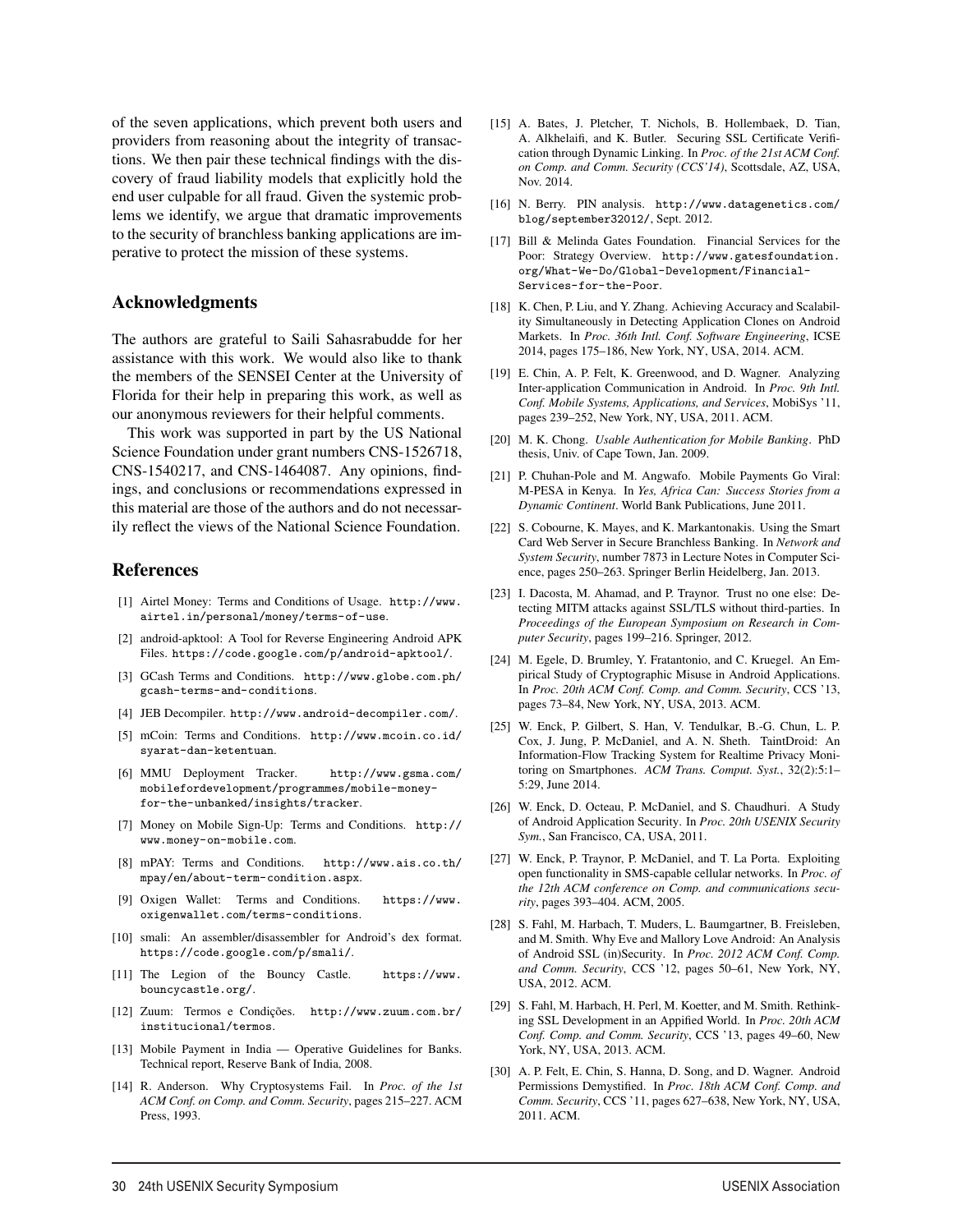- [31] M. Georgiev, S. Iyengar, S. Jana, R. Anubhai, D. Boneh, and V. Shmatikov. The Most Dangerous Code in the World: Validating SSL Certificates in Non-browser Software. In *Proc. 2012 ACM Conf. Comp. and Comm. Security*, CCS '12, pages 38–49, New York, NY, USA, 2012. ACM.
- [32] Google. Dashboards Android Developers. https: //developer.android.com/about/dashboards/index. html.
- [33] Google. Log Android Developers. https://developer. android.com/reference/android/util/Log.html.
- [34] Google. Random Android Developers. https: //developer.android.com/reference/java/util/ Random.html.
- [35] A. Harris, S. Goodman, and P. Traynor. Privacy and Security Concerns Assocaited with Mobile Money Applications in Africa. *Washington Journal of Law, Technology & Arts*, 8(3), 2013.
- [36] V. Highfield. More than 60 Per Cent of Kenyan GDP Came From Mobile Money in June 2012, a New Survey Shows. http://www.totalpayments.org/2013/03/01/60-centkenyan-gdp-mobile-money-june-2012-survey-shows/, 2012.
- [37] J. Kamana. M-PESA: How Kenya Took the Lead in Mobile Money. http://www.mobiletransaction.org/m-pesakenya-the-lead-in-mobile-money/, Apr. 2014.
- [38] G. Martins de Almeida. M-Payments in Brazil: Notes on How a Countrys Background May Determine Timing and Design of a Regulatory Model. *Washington Journal of Law, Technology & Arts*, 8(3), 2013.
- [39] C. Mims. 31% of Kenya's GDP is Spent Through Mobile Phones. http://qz.com/57504/31-of-kenyas-gdp-isspent-through-mobile-phones/, Feb. 2013.
- [40] S. Murdoch, S. Drimer, R. Anderson, and M. Bond. Chip and PIN is Broken. In *Security and Privacy (SP), 2010 IEEE Symposium on*, pages 433–446, May 2010.
- [41] B. W. Nyamtiga, A. Sam, and L. S. Laizer. Enhanced security model for mobile banking systems in Tanzania. *Intl. Jour. Tech. Enhancements and Emerging Engineering Research*, 1(4):4–20, 2013.
- [42] B. W. Nyamtiga and L. S. Sam, Anael Laizer. Security perspectives for USSD versus SMS in conducting mobile transactions: A case study of Tanzania. *Intl. Jour. Tech. Enhancements and Emerging Engineering Research*, 1(3):38–43, 2013.
- [43] J. Ong. Android Achieved 85% Smartphone Market Share in Q2. http://thenextweb.com/google/2014/07/31/androidreached-record-85-smartphone-market-share-q2- 2014-report/, July 2014.
- [44] Oracle. Random Java Platform SE 7. https://docs.oracle. com/javase/7/docs/api/java/util/Random.html.
- [45] M. Paik. Stragglers of the Herd Get Eaten: Security Concerns for GSM Mobile Banking Applications. In *Proc. 11th Workshop on Mobile Comp. Syst. and Appl.*, HotMobile '10, pages 54–59, New York, NY, USA, 2010. ACM.
- [46] S. Panjwani. Towards End-to-End Security in Branchless Banking. In *Proc. 12th Workshop on Mobile Comp. Syst. and Appl.*, HotMobile '11, pages 28–33, New York, NY, USA, 2011. ACM.
- [47] S. Panjwani and E. Cutrell. Usably Secure, Low-Cost Authentication for Mobile Banking. In *Proc. 6th Symp. Usable Privacy and Security*, SOUPS '10, pages 4:1–4:12, New York, NY, USA, 2010. ACM.
- [48] PCI Security Standards Council, LLC. Data Security Standard — Requirements and Security Assessment Procedures. https://www.pcisecuritystandards.org/documents/ PCI\_DSS\_v3.pdf.

- [49] C. Penicaud and A. Katakam. Mobile Financial Services for the Unbanked: State of the Industry 2013. Technical report, GSMA, Feb. 2014.
- [50] Qualys. SSL Server Test. https://www.ssllabs.com/ ssltest/.
- [51] Reserve Bank of India. Master Circular KYC norms, AML standards, CFT, Obligation of banks under PMLA, 2002. http://rbidocs.rbi.org.in/rdocs/notification/ PDFs/94CF010713FL.pdf, 2013.
- [52] Safaricom. Relax, you have got M-PESA. http: //www.safaricom.co.ke/personal/m-pesa/m-pesaservices-tariffs/relax-you-have-got-m-pesa.
- [53] A. Sharma, L. Subramanian, and D. Shasha. Secure Branchless Banking. In *3rd ACM Workshop on Networked Syst. for Developing Regions*, Big Sky, Montana, Oct. 2009.
- [54] R. Shay, S. Komanduri, A. L. Durity, P. S. Huh, M. L. Mazurek, S. M. Segreti, B. Ur, L. Bauer, N. Christin, and L. F. Cranor. Can Long Passwords Be Secure and Usable? In *Proc. Conf. on Human Factors in Comp. Syst.*, CHI '14, pages 2927–2936, New York, NY, USA, 2014. ACM.
- [55] The MITRE Corporation. CWE Common Weakness Enumeration. http://cwe.mitre.org/.
- [56] P. Traynor, P. McDaniel, and T. La Porta. *Security for Telecommunications Networks*. Springer, 2008.